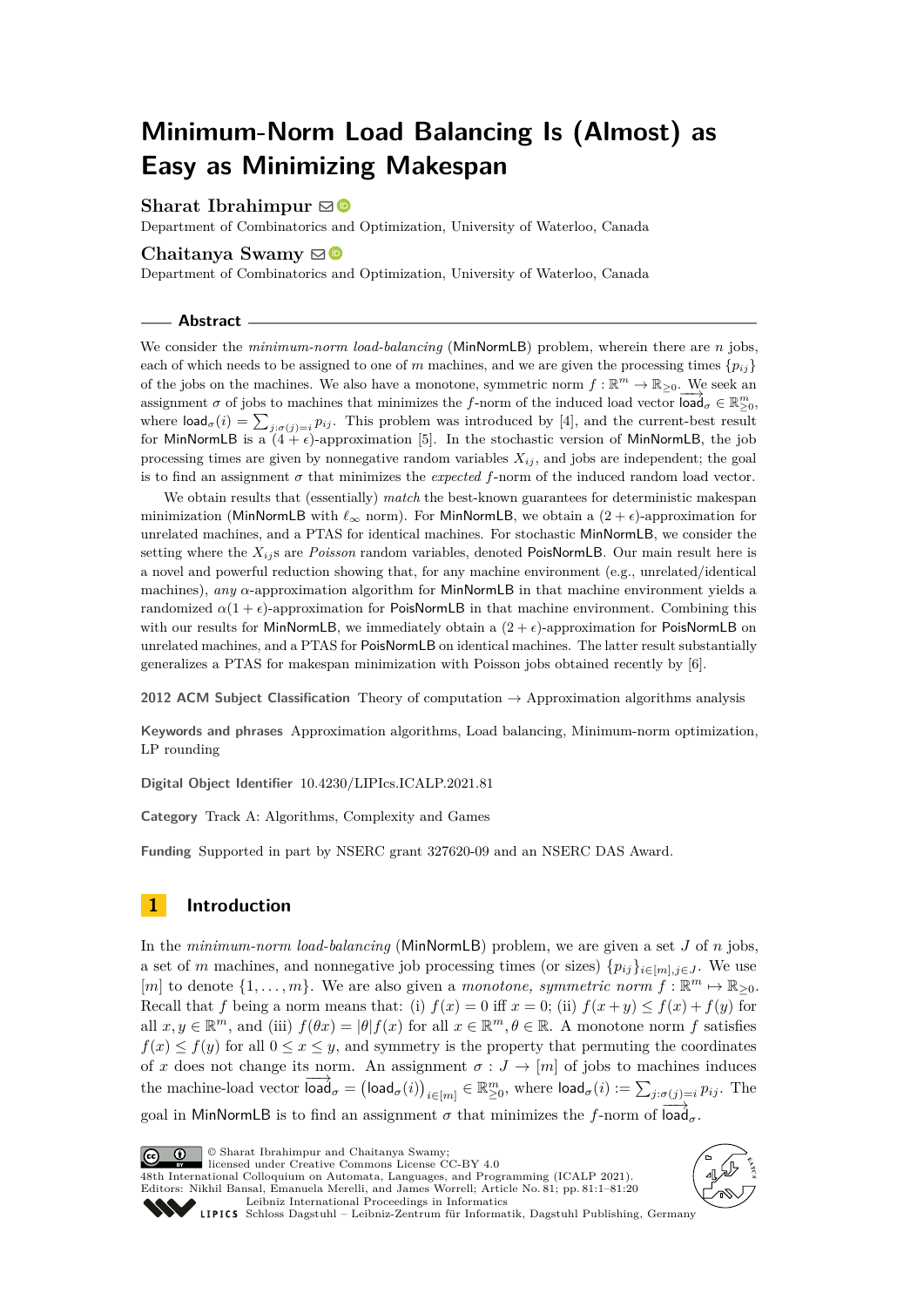# **81:2 Minimum-Norm Load Balancing Is (Almost) as Easy as Minimizing Makespan**

This problem was first considered by [\[4\]](#page-19-0), as a natural problem in the genre of minimumnorm optimization problems that they introduce. They gave a  $(38 + \varepsilon)$ -approximation algorithm for MinNormLB, and the approximation factor was subsequently improved to  $(4 + \varepsilon)$  by [\[5\]](#page-19-1). Ibrahimpur and Swamy [\[12\]](#page-19-3) introduced the genre of *stochastic* minimum-norm optimization, and considered StochNormLB, the stochastic generalization of MinNormLB, as a prominent problem in this genre. In StochNormLB, the job processing times are given by nonnegative random variables  $\{X_{ij}\}_{i\in[m],j\in J}$  with specified distributions, and the jobs are independent (but  $X_{ij}$  and  $X_{i'j}$  could be correlated); the goal is to find an assignment that minimizes the *expected f*-norm of the induced random load vector. As discussed in these works, one of the chief motivations and benefits of working with the rather broad class of monotone, symmetric norms is that it captures a variety of appealing objectives, including the frequently-considered (in both deterministic and stochastic settings) min-max  $(\ell_{\infty})$  and min-sum  $(\ell_1)$  objectives, general  $\ell_p$ -norms, as also another important class of norms called Top<sub>l</sub><sup>*norms* (for  $x \geq 0$ , Top<sub>l</sub> $(x)$  is the sum of the  $\ell$  largest coordinates of  $x$ ). Moreover,</sup> by exploiting the closure properties of monotone, symmetric norms, one can also model seemingly more general settings, such as when we have *multiple* monotone-symmetric-norm budget constraints  $f_{\ell}(x) \leq B_{\ell}$  (a flexibility we leverage in Section [3\)](#page-7-0).

The special case of MinNormLB where  $f = \ell_{\infty}$  yields the classical (deterministic) *makespanminimization* problem, which has been well studied for various machine environments. For unrelated machines, a 2-approximation is known [\[17,](#page-19-4) [23\]](#page-19-5), and improving this factor remains a longstanding open problem, while various PTAS'es are known for identical and related machines [\[11,](#page-19-6) [10,](#page-19-7) [13,](#page-19-8) [14\]](#page-19-9). Similar guarantees are known for MinNormLB with (general)  $\ell_p$ norms [\[2,](#page-19-10) [16,](#page-19-11) [20,](#page-19-12) [1\]](#page-19-13). Stochastic load balancing is less well-understood than its deterministic counterpart (even for the makespan objective). Constant-factor approximations are known for stochastic makespan minimization on identical [\[15\]](#page-19-14) and unrelated [\[8\]](#page-19-15) machines, StochNormLB with *ℓ<sup>p</sup>* norms [\[22\]](#page-19-16) and Top*<sup>ℓ</sup>* norms [\[12\]](#page-19-3), and StochNormLB with (an arbitrary *f* and) Bernoulli job sizes [\[12\]](#page-19-3). A common shortcoming of all these works is that the approximation factors obtained are quite large, at least in the 100s (although these works were not aiming to optimize the constant). With an eye towards obtaining small approximation factors, Goel and Indyk [\[7\]](#page-19-17) considered stochastic makespan minimization on identical machines with structured distributions. They obtained (among other results) a 2-approximation for StochNormLB with Poisson job sizes – i.e., where each  $X_{ij}$  is a Poisson random variable – and very recently, this was improved to a PTAS [\[6\]](#page-19-2).

**Our contributions.** As suggested by the title of the paper, we obtain results for both deterministic and stochastic load balancing with *approximation factors that (essentially) match the best-known approximation factors for the deterministic makespan-minimization problem*. Our salient results are as follows.

For MinNormLB, we devise a  $(2+\epsilon)$ -approximation for unrelated machines (Theorem [4.1\)](#page-10-0), and a PTAS for identical machines (Theorem [5.1\)](#page-15-0).

For unrelated machines, this improves upon the previous-best  $(4 + \epsilon)$ -approximation [\[5\]](#page-19-1).

We consider StochNormLB with Poisson job sizes, denoted PoisNormLB, and give a novel, clean, and fairly general reduction showing that, for any machine environment (e.g., unrelated/identical machines), *any α*-approximation algorithm for MinNormLB in that machine environment can be used to obtain a randomized  $\alpha(1 + \epsilon)$ -approximation for PoisNormLB in that machine environment (Theorem [3.1\)](#page-7-1). Combining this with our results for MinNormLB, we obtain a  $(2+\epsilon)$ -approximation for PoisNormLB on unrelated machines, and a PTAS for PoisNormLB on identical machines.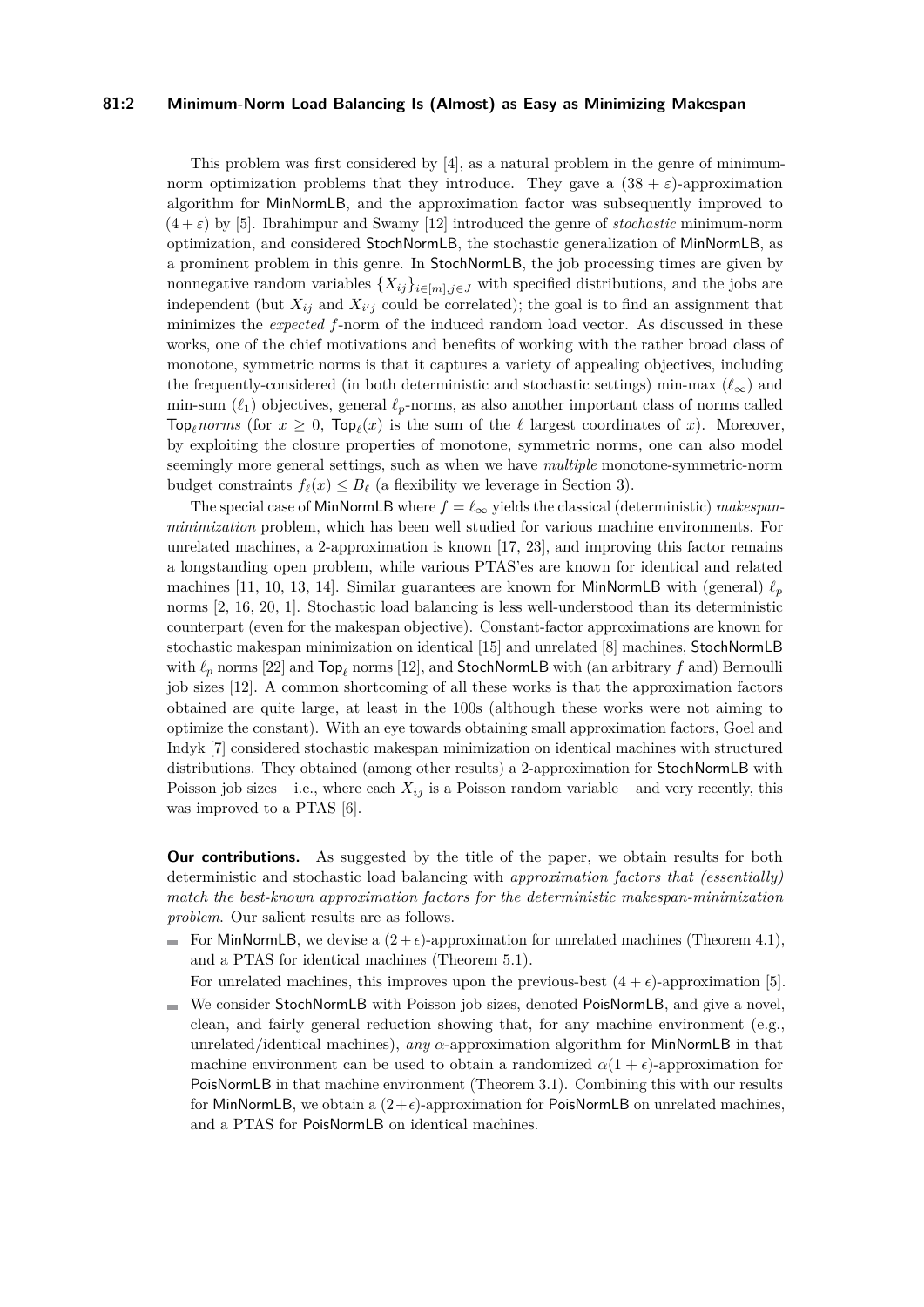Our approximation factors (which are for general monotone, symmetric norms) are *considerably* smaller than the factors known (even) for stochastic makespan minimization with general distributions. Our PTAS for PoisNormLB on identical machines substantially generalizes the PTAS by [\[6\]](#page-19-2) for stochastic makespan minimization with Poisson jobs. Our techniques are quite different, and our approach, based on the reduction to MinNormLB, while being more general, is in fact also simpler and cleaner than the one in [\[6\]](#page-19-2).

All our algorithms require only a *value oracle* for the norm *f*. (In contrast, the results of [\[4,](#page-19-0) [5\]](#page-19-1) need more-sophisticated oracle access to *f*.)

**Our techniques.** We briefly discuss the key techniques underlying some of our results.

Consider first the reduction from PoisNormLB to MinNormLB. Let Pois(*λ*) denote a Poisson random variable with parameter  $\lambda$ ; recall that this has mean  $\lambda$ . The sum  $\text{Pois}(\lambda_1) + \text{Pois}(\lambda_2)$ of independent Poisson random variables is a  $\text{Pois}(\lambda_1 + \lambda_2)$  random variable. So given an assignment  $\sigma: J \to [m]$ , the load on any machine *i* is a Pois $(\Lambda_i^{\sigma})$  random variable, where  $\Lambda_i^{\sigma}$  is the expected load on machine *i*, and the objective value of  $\sigma$  is  $g(\Lambda^{\sigma})$  :=  $\mathbf{E}\left[f(\mathsf{Pois}(\Lambda_1^\sigma),\mathsf{Pois}(\Lambda_2^\sigma),\ldots,\mathsf{Pois}(\Lambda_m^\sigma))\right]$ . It is known that if  $\mathsf{Top}_i(y) \leq \mathsf{Top}_i(y')$  for all  $i \in [m]$ then  $g(y) \le g(y')$  (Theorem [3.3\)](#page-7-2). We argue that *g* is *subhomogeneous*, i.e.,  $g(\theta y) \le \theta \cdot g(y)$  for any  $\theta \geq 1$ , and so one can generalize the above statement to say that if  $\text{Top}_i(y) \leq \theta \cdot \text{Top}_i(y')$ for all  $i \in [m]$ , then  $g(y) \leq \theta \cdot g(y')$ . Let  $\Lambda^*$  denote the  $\Lambda$ -vector of an optimal solution. The idea now is to "guess"  $\text{Top}_{\ell}(\Lambda^*)$  within a  $(1 + \varepsilon)$ -factor for all  $\ell$  in a certain sparse set POS  $\subseteq [m]$ ; let  $B_{\ell}^*$  denote such an overestimate of  $\text{Top}_{\ell}(\Lambda^*)$ . We now seek a solution *σ* such that  $\text{Top}_{\ell}(\Lambda^{\sigma}) \leq \alpha B_{\ell}^*$  for all  $\ell \in \text{POS}$ , for some  $\alpha \geq 1$ ; this will imply that  $\text{Top}_i(\Lambda^{\sigma}) \leq \alpha \big(1 + O(\varepsilon)\big) \text{Top}_i(\Lambda^*)$  for all  $i \in [m]$ , and hence  $g(\Lambda^{\sigma}) \leq \alpha (1 + O(\varepsilon)) g(\Lambda^*)$ . This is where the generality of monotone, symmetric norms comes in handy. *We can cast this multiple-*Top*<sup>ℓ</sup> -norm-budgets problem as a* MinNormLB *problem, with* {*λij*} *job sizes, and monotone, symmetric norm given by*  $h(v) := \max_{\ell \in \text{POS}} \text{Top}_{\ell}(v)/B_{\ell}^{*}$ ; we can now use an *α*-approximation algorithm for MinNormLB, say  $\mathcal{A}^{\text{Det}}$ , to find *σ*.

Note that the versatility afforded by MinNormLB as a model is crucial for the reduction, and we really need  $A^{Det}$  to work for an arbitrary monotone, symmetric norm. We need to have fine-grained control of the  $\Lambda^{\sigma}$  vector (as dictated by the multiple  $\textsf{Top}_{\ell}$ -norm budget constraints), and we define a suitable (monotone, symmetric) norm *h* to enforce this. In contrast, De et al. [\[6\]](#page-19-2), who devise a PTAS for stochastic makespan minimization with Poisson jobs follow a completely different approach, based on proving suitable concentration results.

Our  $(2 + \epsilon)$ -approximation for MinNormLB on unrelated machines (Section [4\)](#page-10-1) is based on rounding the solution to a novel LP-relaxation for the problem. Let  $\sigma^*$  be an optimal solution,  $\vec{o}$  be the induced load vector, and OPT =  $f(\vec{o})$ . It suffices to obtain an assignment  $\sigma$ such that  $\text{Top}_{\ell}(\overline{\text{load}}_{\sigma}) \leq (2 + O(\delta)) \text{Top}_{\ell}(\vec{\sigma})$  for all  $\ell \in \text{POS}$  (see Theorem [2.4](#page-3-0) and Claim [2.6\)](#page-4-0). Roughly speaking, for all  $\ell \in \text{POS}$ , we guess the  $\ell$ -th largest entry of  $\vec{o}$ , and use this to linearly encode the constraint that  $\text{Top}_{\ell}(\text{load}_{\sigma}) \leq \text{Top}_{\ell}(\vec{\sigma})$ . LP-rounding algorithms for the special case of makespan minimization typically return a guarantee where the load on a machine is at most its  $LP$ -load  $+$  (maximum cost (i.e., size) of a job assigned to it). In order to bound the *f*-norm of the portion of the load-vector, say *P*, arising from the most-costly jobs, we also consider the vector JL<sup>∗</sup> comprising the costs of the *m* most-costly jobs under  $\sigma^*$ . In [\[5\]](#page-19-1), it is shown that  $f(\mathsf{J} \mathsf{L}^*) \leq \mathsf{OPT}$ . We indirectly encode that  $f(P) \leq f(\mathsf{J} \mathsf{L}^*)$  by guessing the  $\ell$ -th largest entry, say  $\zeta_{\ell}$ , of  $J\mathsf{L}^*$  and encoding that there are at most  $\ell-1$ jobs of higher cost, for all  $\ell \in$  POS. We round a fractional solution to the resulting LP using *iterative rounding* to obtain two types of guarantees *simultaneously* (see Lemma [4.3\)](#page-11-0):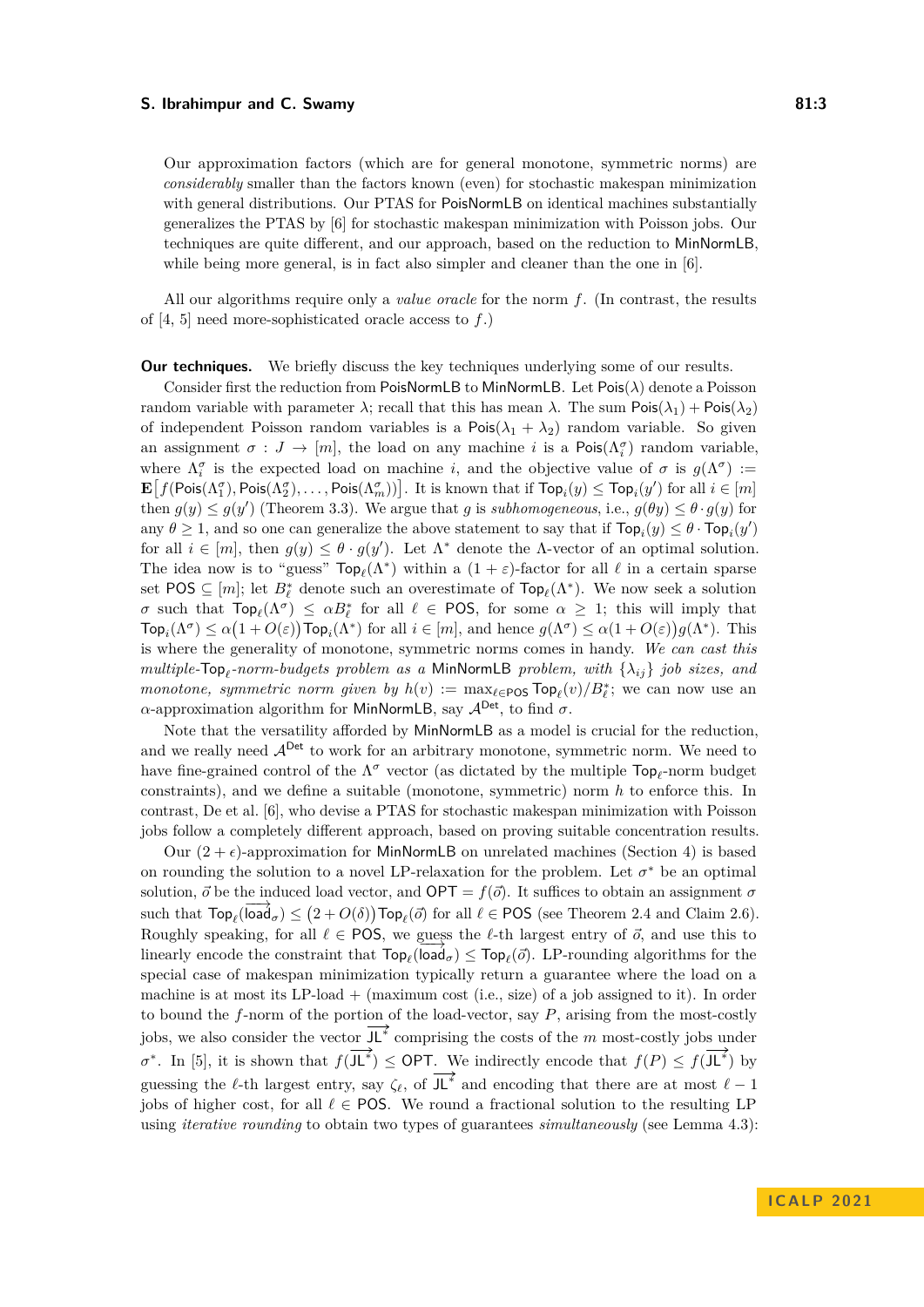## **81:4 Minimum-Norm Load Balancing Is (Almost) as Easy as Minimizing Makespan**

(i) similar to above, the load on machine *i* is at most its LP-load +  $(1 + \delta) \times$ (maximum cost of a job assigned to *i*); and (ii) the number of jobs having cost larger then  $\zeta_{\ell}$  is at most  $(1 + \delta)\ell - 1$ . The LP constraints explicitly encode that the Top<sub>l</sub>-norms of the LP-load vector are roughly speaking at most  $\text{Top}_{\ell}(\vec{o})$ , for all  $\ell \in \text{POS}$ ; guarantee (ii) allows us to argue that  $f(P) \leq (1 + O(\delta))$  OPT. Together, these imply a  $(2 + \epsilon)$ -approximation.

We remark that the approach taken in the GAP-rounding algorithm of [\[23\]](#page-19-5) (and also used for  $\text{Top}_{\ell}$ -norm minimization in [\[4\]](#page-19-0)), wherein the problem is essentially reduced to a bipartite matching problem, does not seem to be helpful in obtaining a  $(2 + \epsilon)$ -approximation for MinNormLB. This approach "hard-codes" the distinction between the most-costly job assigned to a machine and the remaining jobs as a means of bounding the load on a machine by its LP-load + (maximum cost of a job assigned to it). However, bounding  $f(P)$  then entails solving (to within a  $(1 + \epsilon)$ -factor) a (bipartite) matching problem with  $|POS| = O(log m)$ side-constraints, or essentially a min-norm matching problem, but neither of these has (even) an  $O(1)$ -approximation. Instead, iterative rounding seems crucial for simultaneously obtaining guarantees (i) and (ii) above, and (ii) allows us to obtain a sufficiently-tight bound on the  $\text{Top}_{\ell}$ -norms (and hence the *f*-norm) of *P* and thereby obtain our  $(2+\epsilon)$ -approximation.

# <span id="page-3-2"></span>**2 Preliminaries**

For a vector  $v \in \mathbb{R}_{\geq 0}^m$ , we use  $v^{\downarrow}$  to denote *v* with its coordinates sorted in non-increasing order; i.e., we have  $v_i^{\downarrow} = v_{\pi(i)}$ , where  $\pi$  is a permutation of  $[m]$  such that  $v_{\pi(1)} \ge v_{\pi(2)} \ge \ldots \ge v_{\pi(m)}$ . We say that *v* is non-increasing if  $v_1 \geq \ldots \geq v_m$  (i.e.,  $v = v^{\downarrow}$ ). Whenever we say norm in the sequel, we always mean a monotone, symmetric norm. The following claim from [\[12\]](#page-19-3) will be useful in obtaining bounds on the optimal value.

<span id="page-3-3"></span> $\triangleright$  Claim 2.1 (Claim 3.2 in [\[12\]](#page-19-3)). Let  $h : \mathbb{R}^m \mapsto \mathbb{R}_{\geq 0}$  be a monotone, symmetric norm. For any  $v \in \mathbb{R}_{\geq 0}^m$ , we have  $\frac{\sum_{i \in [m]} v_i}{m} \leq \max_{i \in [m]} v_i \leq \frac{h(v)}{h(1,0,\ldots,0)} \leq \sum_{i \in [m]} v_i$ .

As established in prior work on minimum-norm optimization [\[4,](#page-19-0) [12\]](#page-19-3), we can control the norm of a vector by controlling all its Top*<sup>ℓ</sup>* norms, which are defined below. Theorem [2.4](#page-3-0) makes this notion precise. For  $x \in \mathbb{R}$ , we use  $(x)^+$  to denote max $\{0, x\}$ .

▶ **Definition 2.2.** Let  $\ell \in [m]$ . The  $\text{Top}_{\ell}$  *norm* is defined as follows: for  $v \in \mathbb{R}_{\geq 0}^m$ ,  $\text{Top}_{\ell}(v)$  is the sum of the  $\ell$  largest coordinates of *v*, i.e.,  $\text{Top}_{\ell}(v) = \sum_{i=1}^{\ell} v_i^{\downarrow}$ .

The following ways of reformulating the  $\text{Top}_{\ell}$ -norm will be useful. For a vector  $v \in \mathbb{R}^m$ and  $\theta \in \mathbb{R}$ , define  $N^{>\theta}(v) := |\{i \in [m] : v_i > \theta\}|$ .

<span id="page-3-1"></span> $\rhd$  Claim 2.3. Let  $v \in \mathbb{R}^m_{\geq 0}$ , and  $\ell \in [m]$ . Then

$$
\mathsf{Top}_{\ell}(v) = \min_{t \geq 0} \left( \ell t + \sum_{i \in [m]} (v_i - t)^+ \right) = \ell v_{\ell}^{\downarrow} + \sum_{i \in [m]} (v_i - v_{\ell}^{\downarrow})^+ = \int_0^{\infty} \min \{ \ell, N^{> \theta}(v) \} d\theta.
$$

<span id="page-3-0"></span>▶ Theorem 2.4 (Follows from structural result in [\[4\]](#page-19-0), or majorization theory of [\[9\]](#page-19-18)). *If*  $x, y \in \mathbb{R}^m_{\geq 0}$ *are such that*  $\text{Top}_{\ell}(x) \leq \alpha \text{Top}_{\ell}(y) + \beta$  *for all*  $\ell \in [m]$ *, where*  $\alpha, \beta \geq 0$ *, then*  $h(x) \leq$  $\alpha \cdot h(y) + \beta \cdot h(1,0,\ldots,0)$  *for any monotone, symmetric norm*  $h: \mathbb{R}^m \mapsto \mathbb{R}_{\geq 0}$ *.* 

Theorem [2.4](#page-3-0) will be our chief means for reasoning about the norm of a vector. Our algorithms will "guess" (i.e., enumerate) the Top*<sup>ℓ</sup>* norms (or certain associated quantities) of the load vector  $\vec{o}$  induced by an optimal solution, and will aim to obtain a solution whose induced load vector  $\overline{\text{load}}$  satisfies  $\text{Top}_{\ell}(\overline{\text{load}}) = O(\text{Top}_{\ell}(\vec{\sigma}))$ . However, to make this approach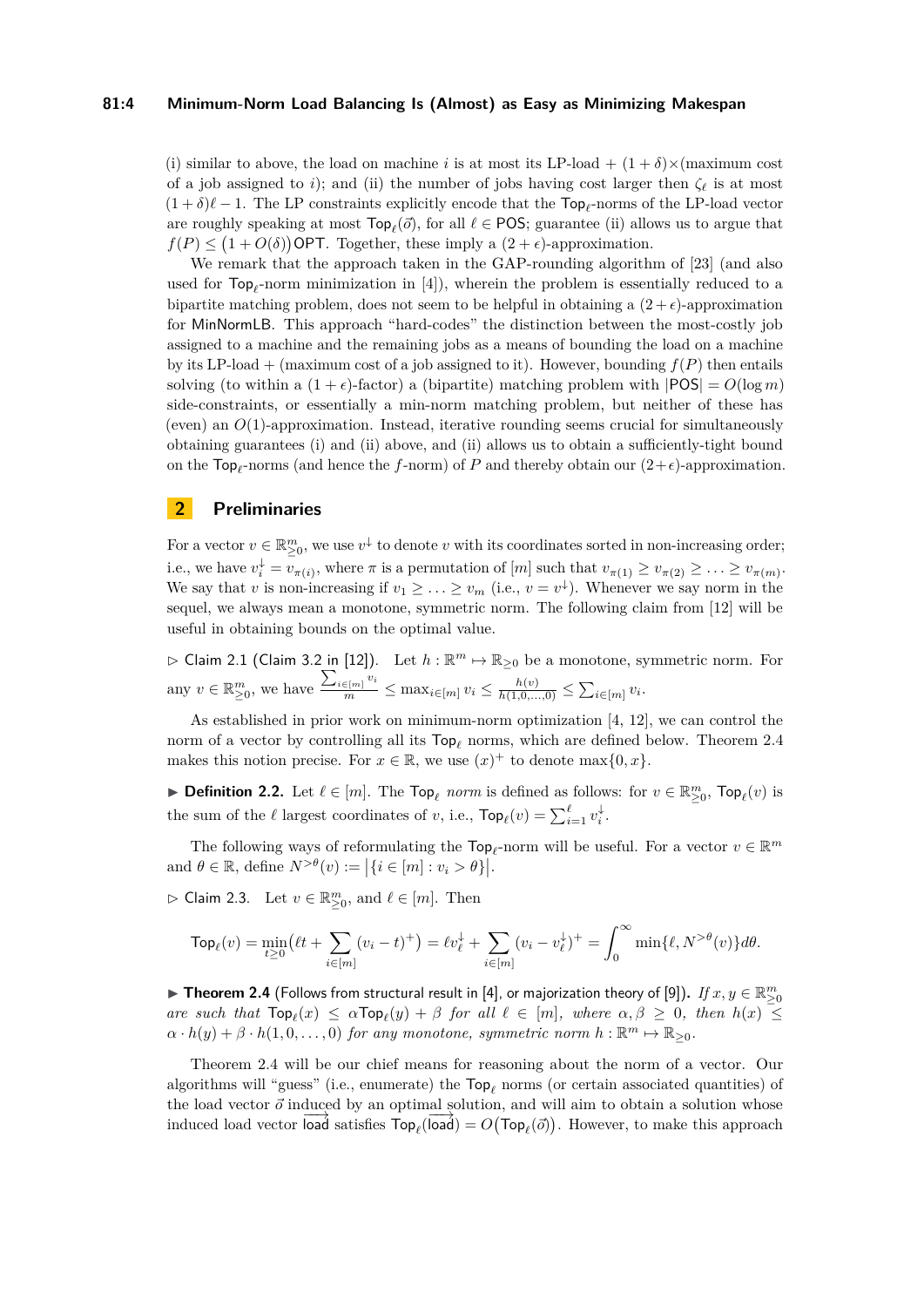polynomial time, we will only be able to enumerate the Top*<sup>ℓ</sup>* norms for a certain *sparse* subset of indices POS  $\subseteq$  [*m*]. The next few definitions and results make this precise, and show that the move to this sparse subset only incurs the loss of a small factor.

Let  $\delta > 0$  be a parameter. We define  $POS_{m,\delta} \subseteq [m]$  iteratively as follows: include the index 1 in  $POS_{m,\delta}$ ; as long as the largest index  $\ell \in POS_{m,\delta}$  is such that  $\lceil (1+\delta)\ell \rceil \leq m$ , include  $[(1 + \delta)\ell]$  (which is larger than  $\ell$ ) in POS<sub>*m,δ*</sub>. (This definition is mathematically slightly more convenient to work with than the one in [\[4\]](#page-19-0), where  $POS_{m,\delta}$  is defined as  $\{\min\{\lceil (1+\delta)^s \rceil, m\} : s \in \mathbb{Z}_{\geq 0}\},\$  but this change is not crucial.)

 $\rhd$  Claim 2.5. We have  $|POS_{m,\delta}| \leq 1 + \log_{1+\delta} m = O(\frac{\log m}{\delta}).$ 

We frequently abbreviate  $POS_{m,\delta}$  to POS in the remainder of this section, and whenever  $m, \delta$  are clear from the context. For  $i \in [m]$ , let next(*i*) be the smallest index in POS (strictly) larger than *i*; if no such index exists, then we define  $\text{next}(i) := m + 1$  for notational convenience. Similarly, let  $\mathsf{prev}(i)$  be the largest index in POS (strictly) smaller than *i*; set prev(1) := 0. It is immediate from the definition of POS that  $\text{next}(\ell) - 1 \leq (1 + \delta)\ell$  for all  $ℓ ∈ POS;$  it follows also that  $next(i) - 1 ≤ (1 + δ)i$  for all  $i ∈ [m]$ . Claim [2.6](#page-4-0) and Lemma [2.7](#page-4-1) show that focusing on only the indices in POS only results in a  $(1 + \delta)$ -factor loss.

<span id="page-4-0"></span> $\triangleright$  Claim 2.6. Let  $u, v \in \mathbb{R}^m_{\geq 0}$  be such that  $\mathsf{Top}_{\ell}(u) \leq \mathsf{Top}_{\ell}(v)$  for all  $\ell \in \mathsf{POS}_{m,\delta}$ . Then we have  $h(u) \leq (1+\delta)h(v)$  for any monotone, symmetric norm  $h: \mathbb{R}^m \mapsto \mathbb{R}_{\geq 0}$ .

Proof. Let  $i \in [m] \setminus \text{POS}$ , and  $\ell = \text{prev}(i)$ . Then  $i \leq (1 + \delta)\ell$ , and therefore  $\text{Top}_i(u) \leq$  $(1 + \delta) \text{Top}_{\ell}(u) \le (1 + \delta) \text{Top}_{\ell}(v) \le (1 + \delta) \text{Top}_{i}(v)$ . The claim now follows from Theorem [2.4.](#page-3-0)  $\triangleleft$ 

<span id="page-4-1"></span>▶ **Lemma 2.7.** Let  $u, v \in \mathbb{R}_{\geq 0}^m$  be such that  $u_\ell^{\downarrow} \leq v_\ell^{\downarrow}$  for all  $\ell \in \text{POS}_{m,\delta}$ *. Then, we have*  $h(u) \leq (1+\delta)h(v)$  *for any monotone, symmetric norm*  $h: \mathbb{R}^m \mapsto \mathbb{R}_{\geq 0}$ *.* 

**Proof.** By Theorem [2.4,](#page-3-0) it suffices to show that  $\text{Top}_i(u) \leq (1+\delta)\text{Top}_i(v)$  for all  $i \in [m]$ . So fix  $i \in [m]$ . We mimic the proof of Lemma 4.2 in [\[4\]](#page-19-0). Define vectors  $\alpha, \beta \in \mathbb{R}^m_{\geq 0}$  as follows:

$$
\alpha_k = \begin{cases} u_k^{\downarrow}; & \text{if } k \in \{1, \dots, i\} \\ 0 & \text{otherwise} \end{cases} \qquad \beta_k = \begin{cases} v_k^{\downarrow}; & \text{if } k \in \{1, \dots, i\} \\ 0 & \text{otherwise.} \end{cases}
$$

Clearly, both  $\alpha$  and  $\beta$  are non-increasing vectors. For notational convenience, set  $\alpha_k$  :=  $0, \beta_k := 0$  for any  $k > m$ . We have

$$
\text{Top}_{\ell}(u) = \sum_{k=1}^{m} \alpha_k = \sum_{\ell \in \text{POS}} \sum_{k=\ell}^{\text{next}(\ell)-1} \alpha_k
$$
  
\$\leq \sum\_{\ell \in \text{POS}} \alpha\_{\ell}((\text{next}(\ell)-1) - (\ell-1)) = \sum\_{\ell \in \text{POS}} (\text{next}(\ell)-1)(\alpha\_{\ell} - \alpha\_{\text{next}(\ell)})\$

where the inequality follows because  $\alpha$  is a non-increasing vector. Now using the fact that next( $\ell$ ) – 1  $\leq$  (1 +  $\delta$ ) $\ell$  for all  $\ell \in$  POS, and  $\alpha_{\ell} \leq \beta_{\ell}$  for all  $\ell \in$  POS, we obtain that

$$
\begin{split} \mathsf{Top}_\ell(u)&\leq (1+\delta)\sum_{\ell\in\mathsf{POS}}\ell(\alpha_\ell-\alpha_{\mathsf{next}(\ell)})=(1+\delta)\sum_{\ell\in\mathsf{POS}}\alpha_\ell\Big(\ell-\mathsf{prev}(\ell)\Big)\leq (1+\delta)\sum_{\ell\in\mathsf{POS}}\beta_\ell\Big(\ell-\mathsf{prev}(\ell)\Big)\\ &\leq (1+\delta)\sum_{\ell\in\mathsf{POS}}\sum_{k=\mathsf{prev}(\ell)+1}\beta_k\leq (1+\delta)\sum_{k=1}^m\beta_i=(1+\delta)\mathsf{Top}_\ell(v). \end{split}
$$

The third inequality above follows because  $\beta$  is a non-increasing vector.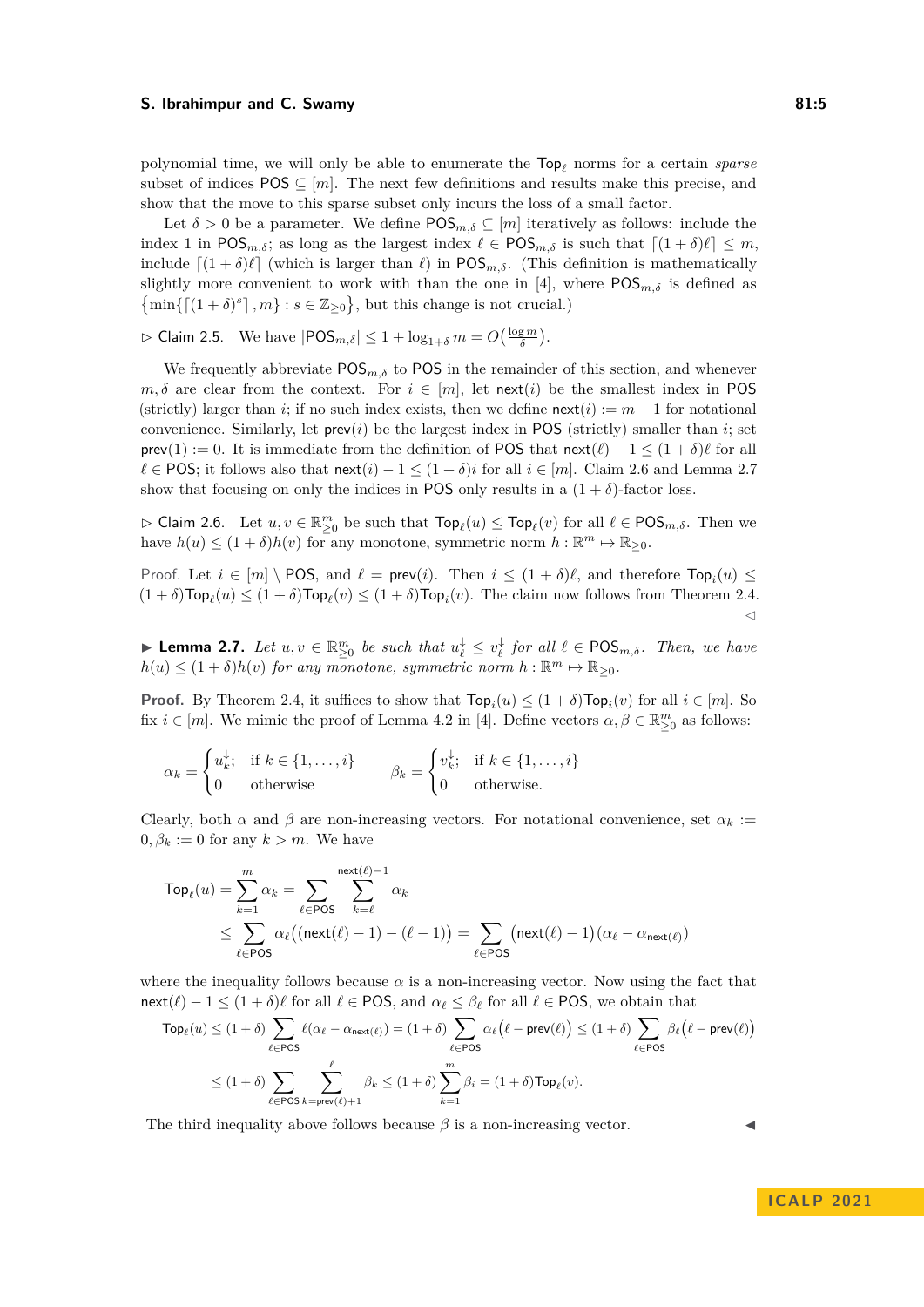## **81:6 Minimum-Norm Load Balancing Is (Almost) as Easy as Minimizing Makespan**

In our algorithms, we work with estimates of  $\{\vec{o}^\downarrow_\ell\}_{\ell \in \text{POS}}$ , where  $\vec{o}$  is the load vector induced by an optimal solution. We show that these estimates then allow us to infer an estimate of  $h(\vec{o})$  for any monotone, symmetric norm h. We need the following notation. Given a non-increasing vector  $v \in \mathbb{R}^{POS}_{\geq 0}$ , we define its *expansion* to be the vector  $v^{\text{exp}} \in \mathbb{R}^{m}_{\geq 0}$  given by  $v_i^{\text{exp}} := v_i \text{ for } i \in \text{POS}, \text{ and } \overline{v_i^{\text{exp}}} = v_{\text{prev}(i)} \text{ for } i \in [m] \setminus \text{POS}.$ 

<span id="page-5-0"></span>▶ **Lemma 2.8.** *Let*  $u \in \mathbb{R}_{\geq 0}^m$ , and  $v \in \mathbb{R}_{\geq 0}^{\text{POS}}$  *be a non-increasing vector. Let*  $h : \mathbb{R}^m \mapsto \mathbb{R}_{\geq 0}$ *be a monotone, symmetric norm. Let*  $\epsilon, \overline{\kappa} > 0$ .

- $\mathbf{a} \in \mathbb{R}$  *If*  $u_{\ell}^{\downarrow} \leq v_{\ell}$  *for all*  $\ell \in \text{POS}$ , *then*  $\text{Top}_{i}(u) \leq \text{Top}_{i}(v^{\text{exp}})$  *for all*  $i \in [m]$ *, and hence,*  $h(u) \leq h(v^{\exp}).$
- (b) If  $v_{\ell} \leq (1+\varepsilon)u_{\ell}^{\downarrow} + \kappa$  for all  $\ell \in \text{POS}$ , then  $\text{Top}_i(v^{\text{exp}}) \leq (1+\delta)(1+\varepsilon)\text{Top}_i(u) + i\kappa$  for  $all \ i \in [m], \ and \ hence, \ h(v^{\exp}) \leq (1+\delta)(1+\varepsilon)h(u) + m\kappa \cdot h(1,0,\ldots,0).$
- (c) Let *v* be as in part (b). Let  $\delta \leq 1$  (in POS = POS<sub>*m*, $\delta$ </sub>). Let  $\alpha \in \mathbb{R}^m$  be such that  $\alpha_1^{\downarrow} \leq v_1$  $\int$  *and*  $N^{>v_{\ell}}(\alpha) \leq (1+\delta)\ell - 1$  *for all*  $\ell \in \text{POS}$ *. Then,*  $\text{Top}_i(\alpha) \leq (1+4\delta)(1+\varepsilon)\text{Top}_i(u) + 5i\kappa$ *for all*  $i \in [m]$ *. Hence,*  $h(\alpha) \leq (1+4\delta)(1+\varepsilon)h(u) + 5m\kappa \cdot h(1,0,\ldots,0)$ *.*

Lemma [2.8](#page-5-0) (c) can be seen as a generalization of Lemma 2.8 (b): the vector  $v^{\text{exp}}$  satisfies  $N^{>v_{\ell}}(v^{\text{exp}}) \leq \ell - 1$  for all  $\ell \in \text{POS}$ , while the vector  $\alpha$  satisfies a relaxed version of this bound.

**Proof.** The inequalities involving  $h(.)$  in parts (a)–(c) follow from the corresponding bounds on the Top*<sup>i</sup>* -norms, using Theorem [2.4.](#page-3-0) So we focus on the proving the bounds for the  $\mathsf{Top}_i\text{-norms}.$ 

Let  $\gamma = v^{\text{exp}}$ . Part (a) follows immediately from the fact that  $u^{\downarrow} \leq \gamma$ . For part (b), define  $\beta \in \mathbb{R}_{\geq 0}^m$  to be the expansion of  $(u_\ell^{\downarrow})_{\ell \in \text{POS}}$ . Then, we have  $\gamma \leq (1+\varepsilon)\beta + \kappa \cdot \mathbf{1}$ , where **1** is the vector of all 1s, and hence,  $\text{Top}_i(\gamma) \leq (1+\varepsilon)\text{Top}_i(\beta) + i\kappa$ , for any  $i \in [m]$ . Observe that  $\beta_{\ell} \leq u_{\ell}^{\downarrow}$  for all  $\ell \in \text{POS}$ . Therefore, by Lemma [2.7,](#page-4-1) we have  $\text{Top}_i(\beta) \leq (1+\delta) \text{Top}_i(u)$  for any  $i \in [m]$ .

For part (c), consider an index  $i \in [m]$ . We use the reformulation  $\text{Top}_i(\alpha)$  =  $\int_0^\infty \min\{i, N^{>\theta}(\alpha)\} d\theta$  stated in Claim [2.3.](#page-3-1) Since  $N^{>v_1}(\alpha) = 0$ , we only need to go up to  $v_1$  in the above integral. Let  $\bar{\ell} = i$  if  $i \in \text{POS}$ , and  $\bar{\ell} = \text{prev}(i)$  otherwise. Observe that  $i \leq (1+\delta)\overline{\ell}$ . We have the following chain of inequalities.

<span id="page-5-1"></span>
$$
\mathsf{Top}_{i}(\alpha) \leq \int_{0}^{v_{\overline{\ell}}} id\theta + \sum_{\ell \in \mathsf{POS}: 1 < \ell \leq \overline{\ell}} \int_{v_{\ell}}^{v_{\mathsf{prev}(\ell)}} N^{>\theta}(\alpha) d\theta \leq i \cdot v_{\overline{\ell}} + \sum_{\ell \in \mathsf{POS}: 1 < \ell \leq \overline{\ell}} (v_{\mathsf{prev}(\ell)} - v_{\ell}) N^{>v_{\ell}}(\alpha)
$$
\n
$$
\leq i \cdot v_{\overline{\ell}} + \sum_{\ell \in \mathsf{POS}: 1 < \ell \leq \overline{\ell}} (v_{\mathsf{prev}(\ell)} - v_{\ell}) \Big( (1 + \delta)\ell - 1 \Big)
$$
\n
$$
\leq i \cdot v_{\overline{\ell}} + \sum_{\ell \in \mathsf{POS}: 1 < \ell \leq \overline{\ell}} (v_{\mathsf{prev}(\ell)} - v_{\ell}) \Big( (1 + \delta)^{2} \mathsf{prev}(\ell) + \delta \Big). \tag{1}
$$

The second inequality is because  $N^{>\theta}(\alpha)$  is non-increasing in  $\theta$ ; the third is from condition (ii) in the lemma statement; and the final inequality [\(1\)](#page-5-1) follows since  $\ell - 1 < (1 + \delta)$  prev $(\ell)$ . Recall that  $\mathsf{prev}(1) = 0$  $\mathsf{prev}(1) = 0$  $\mathsf{prev}(1) = 0$ . Continuing, since  $i \leq (1 + \delta)\overline{\ell} \leq (1 + \delta)^2 \overline{\ell}$ , the RHS of (1) is at most

$$
(1+\delta)^2 \sum_{\ell \in \text{POS}:\ell \leq \overline{\ell}} v_{\ell}(\ell - \text{prev}(\ell)) + \delta v_1
$$
  
 
$$
\leq (1+\delta)^2 \sum_{\ell \in \text{POS}:\ell \leq \overline{\ell}} ((1+\varepsilon)u_{\ell}^{\downarrow} + \kappa)(\ell - \text{prev}(\ell)) + \delta(1+\varepsilon) \cdot \text{Top}_i(u) + \delta \kappa
$$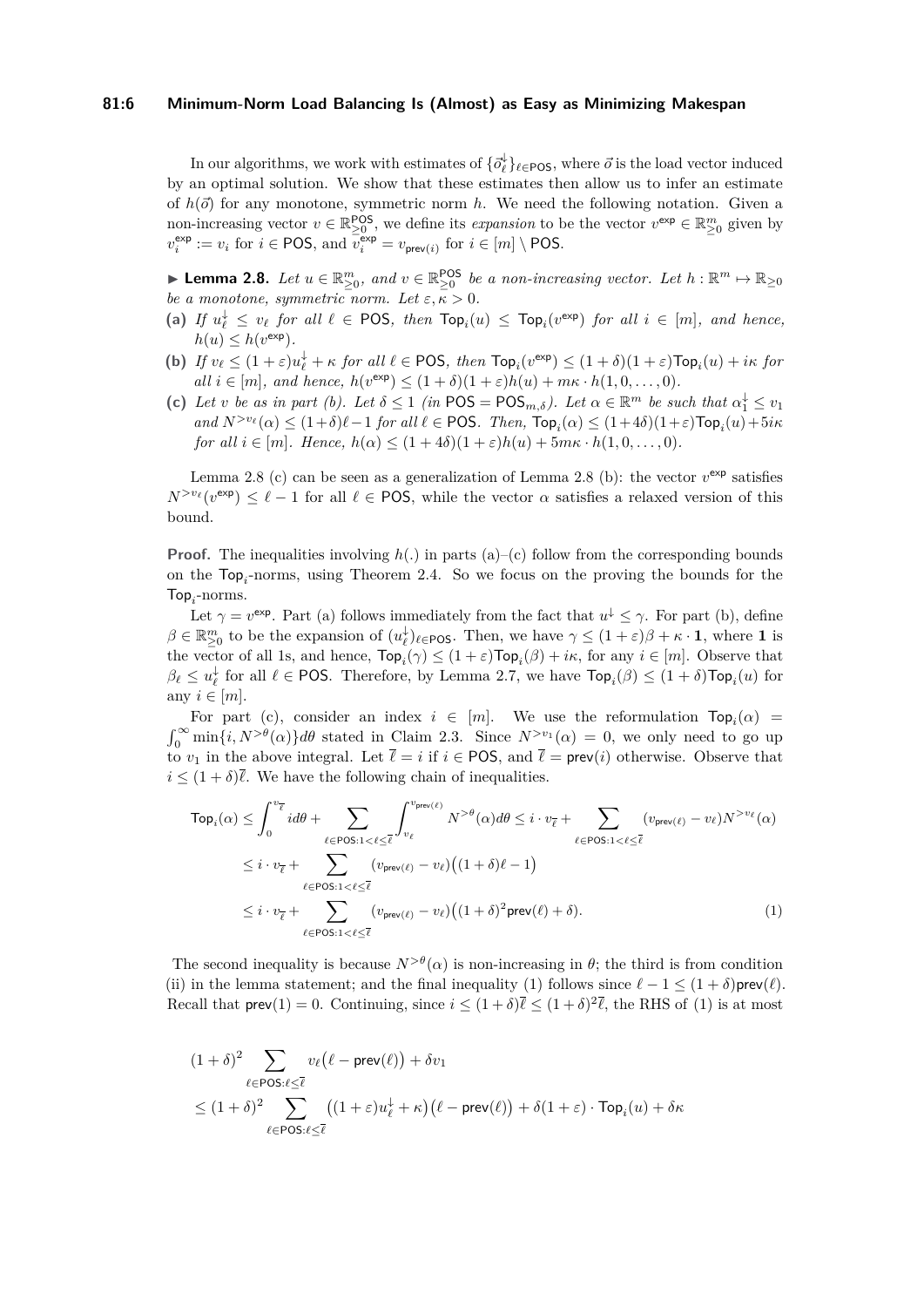$$
\dots \le (1+\delta)^2 (1+\varepsilon) \sum_{i'=1}^{\overline{\ell}} u_{i'}^{\downarrow} + (1+\delta)^2 \overline{\ell} \kappa + \delta (1+\varepsilon) \cdot \text{Top}_i(u) + \delta \kappa
$$
  

$$
\le (1+4\delta)(1+\varepsilon) \text{Top}_i(u) + 5i\kappa. \qquad \text{(since } \delta \le 1\text{)}
$$

Our algorithms will often need to estimate a non-increasing vector  $\alpha$  (such as  $(\vec{\sigma}_\ell^{\downarrow})_{\ell \in \text{POS}}$ ). We show that if we have suitable bounds on the coordinates of  $\alpha$ , then one can identify a (polynomially bounded) set containing a vector close to *α*.

<span id="page-6-2"></span>**► Lemma 2.9.** Let  $\mathcal{L} \subseteq [m]$  be an index-set. Let  $\alpha \in \mathbb{R}^{\mathcal{L}}_{\geq 0}$  be a non-increasing vector, i.e.,  $\alpha_{\ell} \geq \alpha_{\ell'}$  *for indices*  $\ell, \ell' \in \mathcal{L}, \ell < \ell'$ . Let ub *be such that*  $\alpha_{\ell} \leq$  ub *for all*  $\ell \in \mathcal{L}$ . Let  $\varepsilon, \kappa > 0$ ,  $and \varepsilon' = \min\{1, \varepsilon\}.$ 

- (a) Let  $N_1 := (2e)^{|\mathcal{L}|} + \left(\frac{\mu}{\kappa}\right)^{O(\frac{1}{\varepsilon'})}$ . We can construct a set  $\mathcal{T} \subseteq \mathbb{R}_{\geq 0}^{\mathcal{L}}$  with  $|\mathcal{T}| \leq N_1$  in  $O(N_1)$ *time, containing a non-increasing vector*  $v \in \mathbb{R}^{\mathcal{L}}_{\geq 0}$ , such that  $\alpha_{\ell} \leq v_{\ell} \leq (1+\varepsilon)\alpha_{\ell} + \kappa$  for *all*  $\ell \in \mathcal{L}$ *.*
- **(b)** *Suppose that we also have*  $\alpha_{\ell} \geq$  **lb** *for all*  $\ell \in \mathcal{L}$ *, where* **lb** > 0*.* Let  $N_2 := (2e)^{|\mathcal{L}|} +$  $\left(\frac{ub}{lb}\right)^{O(\frac{1}{\epsilon'})}$ . We can construct  $\mathcal{T} \subseteq \mathbb{R}_{\geq 0}^{\mathcal{L}}$  with  $|\mathcal{T}| \leq N_2$  in  $O(N_2)$  time, containing a  $\sum_{i=1}^{n} \sum_{i=1}^{n} a_i \cdot \sum_{i=1}^{n} a_i \cdot \sum_{i=1}^{n} a_i \cdot \sum_{i=1}^{n} a_i \cdot \sum_{i=1}^{n} a_i \cdot \sum_{i=1}^{n} a_i \cdot \sum_{i=1}^{n} a_i \cdot \sum_{i=1}^{n} a_i \cdot \sum_{i=1}^{n} a_i \cdot \sum_{i=1}^{n} a_i \cdot \sum_{i=1}^{n} a_i \cdot \sum_{i=1}^{n} a_i \cdot \sum_{i=1}^{n} a_i \cdot \sum_{i=1}^{n} a_i \cdot \sum_{i=1}^{n} a_i \cdot$

**Proof.** We utilize the following standard result, lifted from [\[4\]](#page-19-0), that gives a bound on the number of non-increasing vectors with bounded coordinates.

<span id="page-6-0"></span> $\triangleright$  Claim 2.10. There are at most  $(2e)^{\max\{M,k\}}$  non-increasing sequences of *k* integers chosen from {0*, . . . , M*}.

For part (a), consider the set

 $\mathcal{T} := \left\{ \vec{t} \in \mathbb{R}^{\mathcal{L}}_{\geq 0}: \; \; \vec{t} \; \text{is a non-increasing vector}, \right\}$ 

$$
\forall \ell \in \mathcal{L}, \quad t_{\ell} = \frac{\mathsf{ub}}{(1+\varepsilon)^k}, \text{ where } k \in \mathbb{Z}_{\geq 0}, \quad t_{\ell} \geq \frac{\kappa}{1+\varepsilon} \bigg\}.
$$

Each  $\vec{t} \in \mathcal{T}$  is a non-increasing vector, and there are  $I := 1 + \left| \log_{1+\varepsilon} \frac{(1+\varepsilon) \sin \theta}{\kappa} \right|$  $\left| \frac{1-\varepsilon\log\left(\frac{\log(u\mathsf{b}/\kappa\right)}{\varepsilon'}\right)}{1-\varepsilon'}\right|$ choices for  $\log_{1+\varepsilon} \frac{ub}{t_{\ell}}$  for every  $\ell \in \text{POS}$ . (Recall that  $\varepsilon' = \min\{\varepsilon, 1\}$ .) So Claim [2.10](#page-6-0) implies that  $|\mathcal{T}| \leq (2e)^{\max\{|\mathcal{L}|, I\}}$ . We have  $(2e)^I \leq (\frac{\mu b}{\kappa})^{O(\frac{1}{\varepsilon'})}$ , so this yields the bound on  $|\mathcal{T}|$  and the time to construct  $\mathcal{T}$ .

Consider the vector  $v \in \mathbb{R}^{\mathcal{L}}_{\geq 0}$ , where for every  $\ell \in \mathcal{L}$ ,  $v_{\ell}$  is the smallest number of the form  $\mathsf{ub}/(1+\varepsilon)^k$ ,  $k \in \mathbb{Z}_{\geq 0}$  that is at least max $\{\kappa/(1+\varepsilon), \alpha_\ell\}$ . Then, *v* is a non-increasing vector,  $v \in \mathcal{T}$ , and  $\alpha_{\ell} \leq v_{\ell} \leq (1+\varepsilon)\alpha_{\ell} + \kappa$  for all  $\ell \in \mathcal{L}$ .

Part (b) is proved very similarly. We now take  $\mathcal T$  to be the set of all non-increasing vectors  $\vec{t} \in \mathbb{R}^{\mathcal{L}}_{\geq 0}$  satisfying  $t_{\ell} \geq \mathsf{lb}$ ,  $t_{\ell} = \frac{\mathsf{ub}}{(1+\varepsilon)^k}$  where  $k \in \mathbb{Z}_{\geq 0}$ , for all  $\ell \in \mathcal{L}$ . As before, one can infer that the size of  $\mathcal{T}$  and the time taken to construct it are bounded by  $(2e)^{|\mathcal{L}|} + \left(\frac{\mathsf{u} \mathsf{b}}{\mathsf{I} \mathsf{b}}\right)^{O(\frac{1}{\varepsilon'})}$ . Now if  $v \in \mathbb{R}_{\geq 0}^{\mathcal{L}}$  is such that, for every  $\ell \in \mathcal{L}$ ,  $v_{\ell}$  is the smallest number of the form  $ub/(1+\varepsilon)^k$ ,  $k \in \mathbb{Z}_{\geq 0}$  that is at least  $\alpha_{\ell}$ , then, *v* is a non-increasing vector,  $v \in \mathcal{T}$ , and  $\alpha_{\ell} \leq v_{\ell} \leq (1+\varepsilon)\alpha_{\ell}$ for all  $\ell \in \mathcal{L}$ .

**Poisson random variables.** A discrete random variable *Z* is said to have a Poisson distribution with parameter  $\lambda \geq 0$ , denoted  $Z \sim \text{Pois}(\lambda)$ , if  $\text{Pr}\left[Z = k\right] = e^{-\lambda} \lambda^k / k!$  for all  $k \in \mathbb{Z}_{\geq 0}$ .

▶ **Fact 2.11.** *The following facts about Poisson random variables are well known.* 

- (a) *The mean and variance of*  $Pois(\lambda)$  *are both equal to*  $\lambda$ *.*
- <span id="page-6-1"></span>**(b)** *Let*  $\{Z_j\}$ *j be a collection of independent Poisson variables with parameters*  $\{\lambda_j\}$ *j. Then,*  $S = \sum_j Z_j$  *is distributed as* Pois $(\sum_j \lambda_j)$ *.*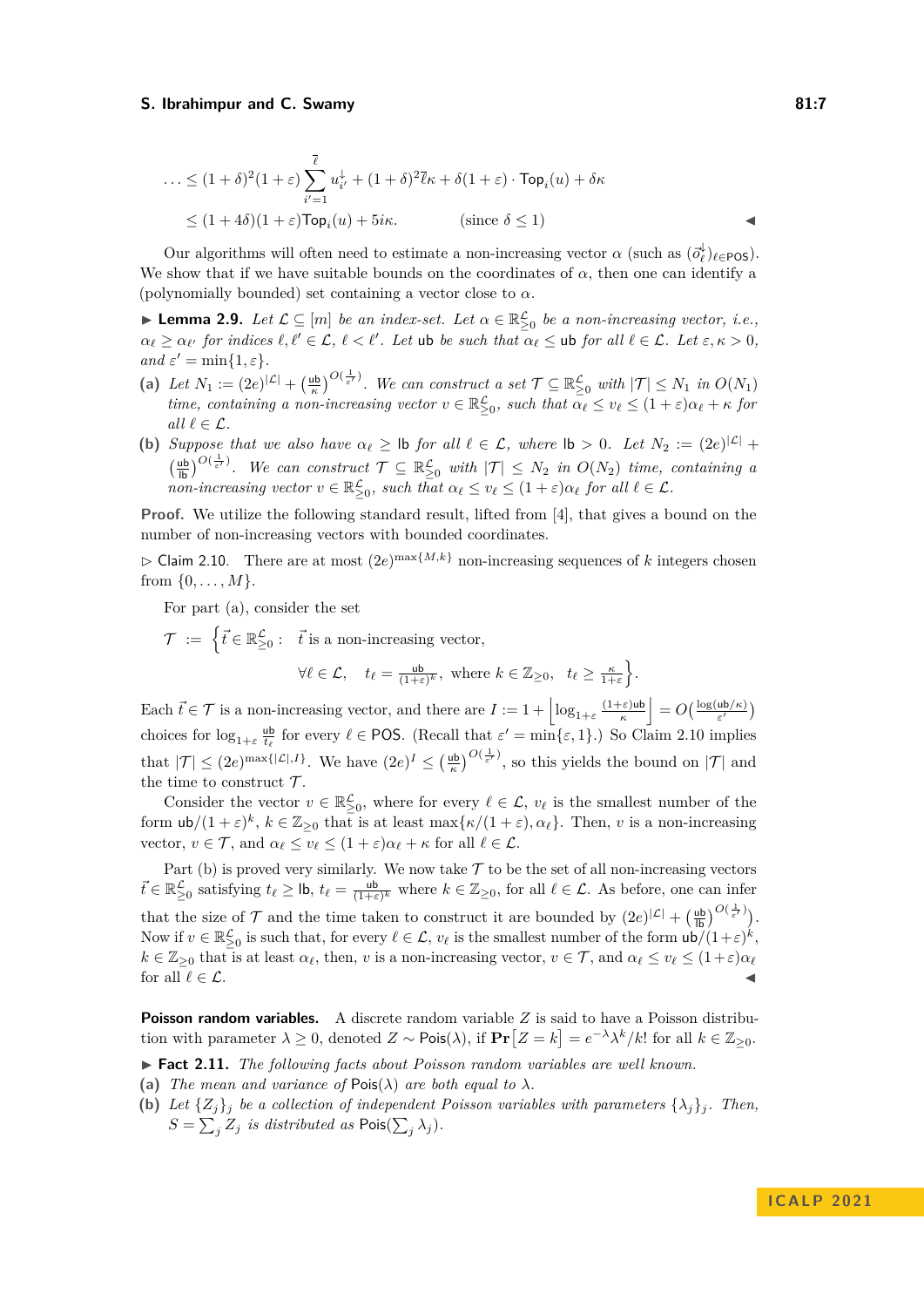# <span id="page-7-0"></span>**3 Stochastic Minimum Norm Load Balancing with Poisson Jobs**

We now consider StochNormLB with Poisson job sizes, denoted PoisNormLB, wherein the processing time of a job *j* on machine *i* is a Pois $(\lambda_{ij})$  random variable and we seek to minimize the expected *f*-norm of the load vector. Jobs are independent, but processing times of the same job could be correlated across machines. Our main result is a novel, clean, and versatile *black-box reduction* from PoisNormLB to the deterministic problem, MinNormLB, showing that, for any machine environment (i.e., unrelated/identical machines), guarantees obtained for MinNormLB translate to yield essentially the same guarantees for PoisNormLB.

<span id="page-7-1"></span>**Findmer 1.1.** *Let*  $\mathcal{I}^{\text{Pois}} = (J, [m], {\lambda_{ij}}], f)$  *be an instance of* PoisNormLB, and  $\mathcal{A}^{\text{Det}}$  *be an ρ-approximation algorithm for* MinNormLB*-instances with job-set J, machine-set* [*m*]*, and*  ${\lambda}_{ij}$ <sub> $i \in [m], j \in J}$  *job sizes. For any*  $\varepsilon, \eta > 0$ , we can utilize  $A^{\text{Det}}$  to obtain an  $\rho(1 + O(\varepsilon))$ </sub> *approximate solution to* PoisNormLB *with probability at least*  $1 - \eta$ *, in time* poly $\left(m^{1/\epsilon}, n, \frac{1}{\eta}\right)$ *. The run time also bounds the number of calls to*  $A^{Det}$  *and the sample size.* 

We emphasize that: (a) the above reduction preserves the machine environment: for instance, if we have identical machines  $(\lambda_{ij} = \lambda_j \text{ for all } i, j)$ , we only need  $\mathcal{A}^{\text{Det}}$  to work for identical machines; and (b) algorithm  $A^{Det}$  is required to work for an arbitrary monotone, symmetric norm (and not just the norm *f*): this generality is *crucial* for the above reduction and brings to the fore a prime benefit of working at the level of generality of monotone, symmetric norms. Combining the above reduction with our results for MinNormLB in Sections [4](#page-10-1) and [5](#page-15-1) *immediately* yields the following results as corollaries. (We do not explicitly indicate the failure probability  $\eta$  below; the sample size, for a fixed  $\varepsilon$ , is poly $(m)/n$ .)

#### ▶ **Theorem 3.2.**

- **(a) (Follows from Theorems [3.1](#page-7-1) and [4.1\)](#page-10-0)** *For any ε >* 0*, there is a randomized*  $(2+O(\varepsilon))$ -approximation algorithm for PoisNormLB on unrelated machines.
- **(b) (Follows from Theorems [3.1](#page-7-1) and [5.1\)](#page-15-0)** *There is a randomized PTAS for* PoisNormLB *on identical machines.*

We discuss the chief ideas behind the reduction in Theorem [3.1,](#page-7-1) deferring some details to the full version of the paper. Since the sum of independent Poisson random variables is another Poisson random variable (Fact 2.11 (b)), the objective value of an assignment  $\sigma: J \to [m]$ depends only the aggregate *λ*-vector  $\Lambda^{\sigma} = (\Lambda_i^{\sigma})_{i \in [m]}$ , where  $\Lambda_i^{\sigma} := \sum_{j : \sigma(j) = i} \lambda_{ij}$  for all  $i \in [m]$ . We drop  $\sigma$  in  $\Lambda^{\sigma}$  if the assignment  $\sigma$  is clear from the context. Overloading notation, for a vector  $y \in \mathbb{R}_{\geq 0}^m$ , we use  $\text{Pois}(y)$  to denote the random vector  $(\text{Pois}(y_1), \ldots, \text{Pois}(y_m))$ of *independent* Poisson random variables. Defining  $g(y) := \mathbf{E}\left[f(\mathsf{Pois}(y))\right]$  for  $y \in \mathbb{R}_{\geq 0}^m$ , the goal in PoisNormLB is to find an assignment  $\sigma$  that minimizes  $g(\Lambda^{\sigma})$ . The function  $g$  is not convex, but it satisfies the following inequality  $[21]$  (see Chapter 11, Proposition E.6), which is closely related to a property called *Schur convexity* that is satisfied by all symmetric convex functions. Theorem [3.3](#page-7-2) provides a means for controlling  $g(y)$ , by bounding the  $\text{Top}_\ell$ -norms of *y*, and is key to our approach. We give a self-contained proof of Theorem [3.3](#page-7-2) in the full version.

<span id="page-7-2"></span>**Theorem 3.3.** Let  $y, y' \in \mathbb{R}_{\geq 0}^m$ . If  $\text{Top}_i(y) \leq \text{Top}_i(y')$  for all  $i \in [m]$ , then  $g(y) \leq g(y')$ .

To keep notation simple, we assume that *f* is normalized so that  $f(1, 0, \ldots, 0) = 1$ ; clearly, this is without loss of generality. Let  $\sigma^*$  be an optimal solution to the PoisNormLBinstance  $\mathcal{I}^{\text{Pois}}$ . Let  $\Lambda^* := \Lambda^{\sigma^*}$ . The idea underlying our reduction is strikingly simple. Given Theorem [3.3,](#page-7-2) we aim to (ideally) find an assignment  $\sigma$  such that  $\text{Top}_i(\Lambda^{\sigma}) \leq \text{Top}_i(\Lambda^*)$ for all  $i \in [m]$ . One of our chief insights is that *this amounts to solving a deterministic*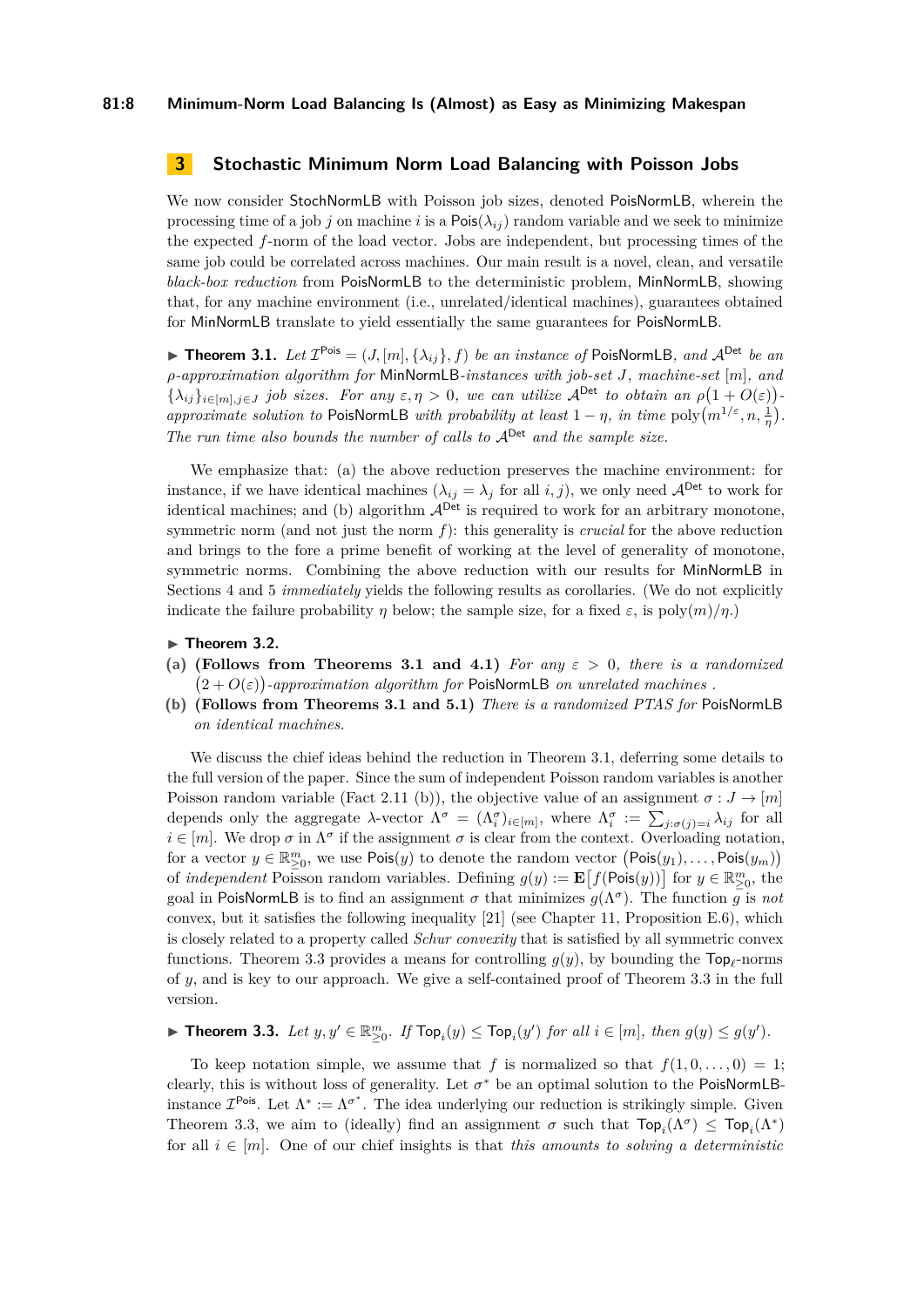*min-norm load balancing problem* with job sizes  $\{\lambda_{ij}\}_{i,j}$ , and the monotone, symmetric norm  $h: \mathbb{R}^m \to \mathbb{R}_{\geq 0}$  given by  $h(v) := \max_{i \in [m]} \text{Top}_i(v) / \text{Top}_i(\Lambda^*)$ . Now  $\sigma^*$  yields a solution to this MinNormLB-instance of cost 1, and so solving this MinNormLB problem optimally, and utilizing Theorem [3.3,](#page-7-2) would yield the desired solution.

Further ingredients are needed to make this idea work. We do not know the  $\mathsf{Top}_i(\Lambda^*)$ values, and cannot "guess" these values for all  $i \in [m]$ ; moreover, we cannot solve the MinNormLB problem optimally. We utilize the sparsification tools from Section [2,](#page-3-2) and, with a small loss in approximation, move to the sparse set  $POS = POS_{m,\delta}$  (for, say,  $\delta = \min\{0.5, \varepsilon\}$ ) and work with estimates  $B_{\ell}$  of  $\textsf{Top}_{\ell}(\Lambda^*)$  for all  $\ell \in \textsf{POS}$ ; so the norm in the MinNormLB instance is now  $h(v) := \max_{\ell \in \text{POS}} \text{Top}_{\ell}(v)/B_{\ell}$ . Now, using the algorithm  $\mathcal{A}^{\text{Det}}$  with the correct estimate-vector  $B^* \in \mathbb{R}_{\geq 0}^{\text{POS}}$  (where each  $B^*_{\ell}$  overestimates  $\text{Top}_{\ell}(\Lambda^*)$  within a  $(1 + \delta)$ factor), we obtain an assignment  $\sigma$  such that  $\text{Top}_i(\Lambda^{\sigma}) \leq \alpha' \text{Top}_i(\Lambda^*)$  for all  $i \in [m]$ , where  $\alpha' = \alpha(1 + O(\varepsilon))$ . Theorem [3.3](#page-7-2) then shows that  $g(\Lambda^{\sigma}) \leq g(\alpha' \Lambda^*)$ , but we need a bound in terms of  $g(\Lambda^*)$ . To this end, we prove the important property that *g* is *subhomogeneous* (Lemma [3.5\)](#page-8-0):  $g(\theta y) \leq \theta \cdot g(y)$  for any  $\theta \geq 1$ . Finally, we cannot quite identify the correct  $B^*$ , but we can isolate it in a polynomial-size set. We show how to estimate  $g(y)$  using polynomially many samples (Lemma [3.6\)](#page-8-1), and utilize this estimator to find (loosely speaking) the best solution among those computed for each candidate estimate-vector in this set. Combining these various ingredients yields Theorem [3.1.](#page-7-1)

<span id="page-8-2"></span>▶ **Lemma 3.4.** *Let*  $y \in \mathbb{R}_{\geq 0}^m$ *. We have*  $\max\{f(y), 1 - e^{-\text{Top}_m(y)}\} \leq g(y) \leq \text{Top}_m(y)$ *.* 

**Proof.** To prove the upper bound on *g* we use Claim [2.1](#page-3-3) (recall that *f* is normalized) and  $\text{Fact 2.11 (a):} \ \mathbf{E}\big[f(\textsf{Pois}(y))\big] \leq \mathbf{E}\big[\textsf{Top}_m(\textsf{Pois}(y))\big] = \mathbf{E}\big[\sum_{i \in [m]} \textsf{Pois}(y_i)\big] = \textsf{Top}_m(y). \ \ \text{The}$ first lower bound follows from convexity of norms:  $\mathbf{E}[f(\mathsf{Pois}(y))] \geq f(\mathbf{E}[\mathsf{Pois}(y)]) = f(y)$ . Lastly, for the second lower bound, we use Claim [2.1:](#page-3-3)

$$
\mathbf{E}\left[f(\text{Pois}(y))\right] \ge \mathbf{E}\left[\text{Top}_1(\text{Pois}(y))\right] \ge \mathbf{Pr}\left[\text{Top}_1(\text{Pois}(y)) > 0\right]
$$

$$
= 1 - \prod_{i \in [m]} \mathbf{Pr}\left[\text{Pois}(y_i) = 0\right] = 1 - e^{-\text{Top}_m(y)}.
$$

<span id="page-8-0"></span>► **Lemma 3.5** (Subhomogeneity). For any  $y \in \mathbb{R}_{\geq 0}^m$  and scalar  $\theta \geq 1$ , we have  $g(\theta y) \leq \theta \cdot g(y)$ .

**Proof.** We prove this for rational  $\theta$ . The proof for general  $\theta$  then follows from a continuity argument, which we defer to the full version. Let  $\theta = a/b$  for integers  $a > b \ge 1$ . (If  $a = b$ , there is nothing to be shown.) Observe that  $g(\theta y) = g(az)$  and  $g(y) = g(bz)$ , where  $z = y/b$ . So, for the rational case, it suffices to prove that  $g(az) \leq \frac{a}{b}g(bz)$  holds for all  $z \in \mathbb{R}^m_{\geq 0}$  and integers  $a > b \geq 1$ . Fix some  $z \in \mathbb{R}^m_{\geq 0}$ . Let  $Z^{(0)}, Z^{(1)}, \ldots, Z^{(a-1)}$  be *a* independent random vectors that are identically distributed copies of Pois(*z*) (so each  $Z_i^{(j)}$  is an independent Pois $(z_i)$  random variable). For any  $i \in [m]$ , Pois $(az_i)$  is identically distributed as  $\sum_{j=0}^{a-1} Z_i^{(j)}$  (Fact [b\)](#page-6-1), so  $g(az) = \mathbf{E}\left[f\left(\text{Pois}(az)\right)\right] = \mathbf{E}\left[f\left(\sum_{j=0}^{a-1} Z_j^{(j)}\right)\right]$ . Also, for any subset  $S \subseteq \{0, 1, \ldots, a\}$  with  $|S| = b$ , we have  $\mathbf{E}\left[f\left(\sum_{j \in S} Z^{(j)}\right)\right] = g(bz)$ . Define size-*b* index sets  $S_k := \{(k + j) \mod a : j = 0, \ldots, b - 1\}$ , for  $k = 0, 1, \ldots, a - 1$ . Note that each  $j \in \{0, \ldots, a-1\}$  is contained in exactly *b* of these sets.

$$
g(az) = \mathbf{E}\left[f\left(\sum_{j=0}^{a-1} Z^{(j)}\right)\right] = \mathbf{E}\left[f\left(\frac{1}{b} \cdot \sum_{k=0}^{a-1} \sum_{j \in S_k} Z^{(j)}\right)\right] \leq \frac{1}{b} \cdot \sum_{k=0}^{a-1} \mathbf{E}\left[f\left(\sum_{j \in S_k} Z^{(j)}\right)\right] = \frac{a}{b} \cdot g(bz). \blacktriangleleft
$$

<span id="page-8-1"></span>**• Lemma 3.6.** Let  $\varepsilon, \eta > 0$ . Let  $y \in \mathbb{R}^m_{\geq 0}$  be such that  $\text{Top}_m(y) \geq \varepsilon$ . Let  $N :=$  $2 \max\{m^2, 4/\varepsilon\}/(\varepsilon^2 \eta)$ *. Using at most N independent samples from* Pois(*y*)*, we can compute*  $\text{and} \ \epsilon \gamma \ \text{ satisfying } \Pr[\gamma \in [(1-\epsilon)g(y), (1+\epsilon)g(y)] \geq 1-\eta.$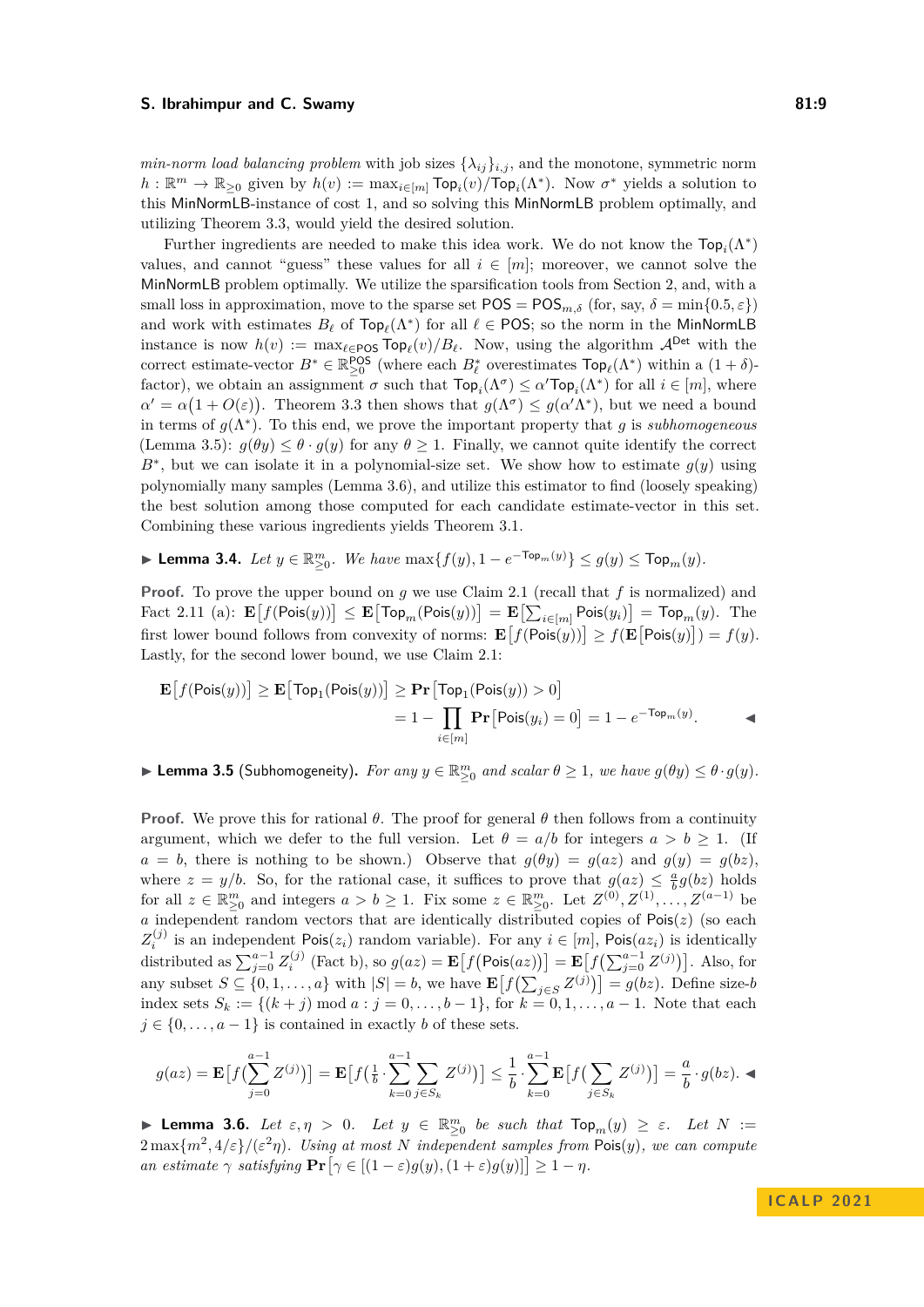## **81:10 Minimum-Norm Load Balancing Is (Almost) as Easy as Minimizing Makespan**

**Proof.** Let  $x^{(1)}, \ldots, x^{(N)}$  be *N* independent samples from Pois $(y)$ , and let  $\gamma$  :=  $\frac{1}{N}\sum_{j=1}^{N} f(x^{(j)})$  denote the sample *f*-average. We show that  $\gamma$  is the desired estimator by using Chebyshev's concentration inequality. To this end, we need a bound on the variance of the real-valued random variable  $f(Pois(y))$ . We have  $Var[f(Pois(y))] \leq E[f^2(Pois(y))]$  $\mathbf{E}\big[\mathsf{Top}^2_m(\mathsf{Pois}(y))\big]$  by Claim [2.1,](#page-3-3) and  $\mathbf{E}\big[\mathsf{Top}^2_m(\mathsf{Pois}(y))\big]$  =  $\mathrm{Var}\big[\mathsf{Pois}(\mathsf{Top}_m(y))\big]$  +  $\left(\mathbf{E}\left[\text{Pois}(\text{Top}_m(y))\right]\right)^2$ . By Fact [b,](#page-6-1)  $\text{Top}_m(\text{Pois}(y))$  is distributed as  $\text{Pois}(\text{Top}_m(y))$ . As the variance of a Poisson variable with mean  $\lambda$  is  $\lambda$ , we obtain that

$$
\textup{Var}\!\left[f(\mathsf{Pois}(y))\right] \leq \textup{Var}\!\left[\mathsf{Pois}(\mathsf{Top}_m(y))\right] + \left(\mathbf{E}\!\left[\mathsf{Pois}(\mathsf{Top}_m(y))\right]\right)^2 \leq 2\mathsf{Top}_m(y) \max(1,\mathsf{Top}_m(y)).
$$

Since  $\gamma$  is an average of  $f(\text{Pois}(y))$  over *N* independent samples, we have  $\text{Var}[\gamma] =$  $Var[f(Pois(y))] / N$ . By Chebyshev's inequality,

$$
\mathbf{Pr}\big[|\gamma - g(y)| > \varepsilon g(y)\big] \leq \frac{\text{Var}\big[\gamma\big]}{\varepsilon^2 g^2(y)} \leq \frac{2}{N\varepsilon^2} \cdot \frac{\text{Top}_m(y)\max(1,\text{Top}_m(y))}{g^2(y)} \leq \frac{2\max\{m^2,4/\varepsilon\}}{N\varepsilon^2} \leq \eta
$$

It remains to justify the penultimate inequality used above. First, observe that  $\text{Top}_m(y)/g(y) \leq m$  for any  $y \in \mathbb{R}^m_{\geq 0}$ , so the inequality holds when  $\text{Top}_m(y) \geq 1$ . Suppose  $\text{Top}_m(y) \in [\varepsilon, 1]$ . We have  $g(y) \geq 1 - e^{-\text{Top}_m(y)}$  (by Lemma [3.4\)](#page-8-2), which is at least  $\text{Top}_m(y)(1 - \text{Top}_m(y)/2) \geq \text{Top}_m(y)/2$ . This finishes the proof of the lemma.

**Proof of Theorem [3.1.](#page-7-1)** Set  $\epsilon' = \delta = \min\{0.5, \epsilon\}$ . Let  $\sigma^{\text{sum}}$  be the assignment that minimizes the expected sum of machine loads, so  $\sigma^{\text{sum}}(j) = \text{argmin}_i \lambda_{ij}$  for all jobs *j*. Let  $\Lambda^{\text{sum}} := \Lambda^{\sigma^{\text{sum}}}$ , and  $UB := Top_m(\Lambda^{sum})$ . If  $UB \leq \epsilon'$ , then we claim that  $\sigma^{sum}$  is a  $(1+\epsilon')$ -approximate solution to PoisNormLB. This is because we have  $\text{Top}_m(\Lambda^*) \geq \text{UB}$ , and so by Lemma [3.4,](#page-8-2) we have that  $g(\Lambda^{sum}) \leq \text{UB}$  and  $g(\Lambda^*) \geq 1 - e^{-\text{UB}} \geq \text{UB}(1 - \text{UB}/2) \geq \text{UB}/(1 + \epsilon')$ , where we use that  $UB \leq \epsilon' \leq 1.$ 

So suppose that  $UB \geq \epsilon'$  (and so  $Top_m(\Lambda^{\sigma}) \geq \epsilon'$  for every assignment  $\sigma$ ). We have  $\mathsf{Top}_1(\Lambda^*) \geq \mathsf{Top}_m(\Lambda^*)/m \geq \mathsf{UB}/m$ . Also,  $\mathsf{Top}_m(\Lambda^*) \leq m\mathsf{Top}_1(\Lambda^*)$ , and we have  $\mathsf{Top}_1(\Lambda^*) \leq m\mathsf{Top}_1(\Lambda^*)$  $f(\Lambda^*) \leq g(\Lambda^*) \leq g(\Lambda^{\text{sum}}) \leq \text{UB}$ ; here, we have used Claim [2.1,](#page-3-3) Lemma [3.4](#page-8-2) (twice), and the optimality of  $\sigma^*$ . So we obtain that  $\mathsf{Top}_m(\Lambda^*) \leq m \cdot \mathsf{UB}$ .

Now consider the non-increasing vector *u* which is  $(\Lambda_{\ell}^{*})_{\ell \in \text{POS}}$  with its coordinates listed in *decreasing* order of  $\ell$ . We apply Lemma [2.9](#page-6-2) (b) on *u*, taking  $\mathcal{L} = \text{POS}$ , and upper and lower bounds  $m \cdot \text{UB}$  and  $\text{UB}/m$  respectively, to obtain a poly $(m^{1/\delta})$ -size set  $\mathcal{T} \subseteq \mathbb{R}_{\geq 0}^{\text{POS}}$  containing a vector  $B^*$  such that  $\textsf{Top}_{\ell}(\Lambda^*) \leq B_{\ell}^* \leq (1+\delta)\textsf{Top}_{\ell}(\Lambda^*)$  for all  $\ell \in \textsf{POS}.$ 

For each  $B \in \mathcal{T}$ , we do the following. Let  $h_B: \mathbb{R}^m \to \mathbb{R}_{\geq 0}$  be the monotone, symmetric norm defined as  $h_B(v) := \max_{\ell \in \text{POS}} \text{Top}_{\ell}(v)/B_{\ell}$ . We run  $\mathcal{A}^{\text{Det}}$  on the MinNormLB instance with  $\{\lambda_{ij}\}_{i\in[m],j\in J}$  job sizes and norm  $h_B$ , to obtain an assignment  $\sigma^B$ . Let  $\Lambda^B = \Lambda^{\sigma^B}$ . We use Lemma [3.6](#page-8-1) to compute an estimate  $\gamma^B$  such that  $\mathbf{Pr}[\gamma^B \in [(1-\epsilon')g(\Lambda^B),(1+\epsilon')g(\Lambda^B)]$   $\geq$  $1 - \frac{\eta}{|{\mathcal{T}}|}$ . We output the assignment  $\sigma^{B'}$  with smallest  $\gamma^{B'}$  value among all  $B' \in {\mathcal{T}}$ .

We argue that this is an  $\rho(1+O(\varepsilon))$ -approximation with probability at least  $1-\eta$ . By the union bound, with probability at least  $1 - \eta$ , we have that  $\gamma^B \in [(1 - \epsilon')g(\Lambda^B), (1 + \epsilon')g(\Lambda^B)]$ for all  $B \in \mathcal{T}$ ; we assume that this event happens. Consider the correct guess  $B^* \in \mathcal{T}$ . We have  $h_{B^*}(\Lambda^*) \leq 1$ , and so the solution  $\sigma^{B^*}$  satisfies  $\textsf{Top}_\ell(\Lambda^{B^*}) \leq \rho B^*_{\ell} \leq \rho (1+\delta) \textsf{Top}_{\ell}(\Lambda^*)$ for all  $\ell \in \text{POS}$ . Using Claim [2.6,](#page-4-0) we have  $\text{Top}_i(\Lambda^{B^*}) \leq \rho(1+\delta)^2 \text{Top}_i(\Lambda^*)$  for all  $i \in [m]$ . By Theorem [3.3](#page-7-2) and Lemma [3.5,](#page-8-0) we then obtain that  $g(\Lambda^{B^*}) \leq \rho(1+\delta)^2 g(\Lambda^*)$ . Accounting for the error due to the  $\gamma^B$  estimates, yields  $g(\Lambda^{B'}) \leq \frac{1+\epsilon'}{1-\epsilon'}$  $\frac{1+\epsilon'}{1-\epsilon'}\cdot g(\Lambda^{B^*}) \leq \rho(1+15\epsilon')g(\Lambda^*).$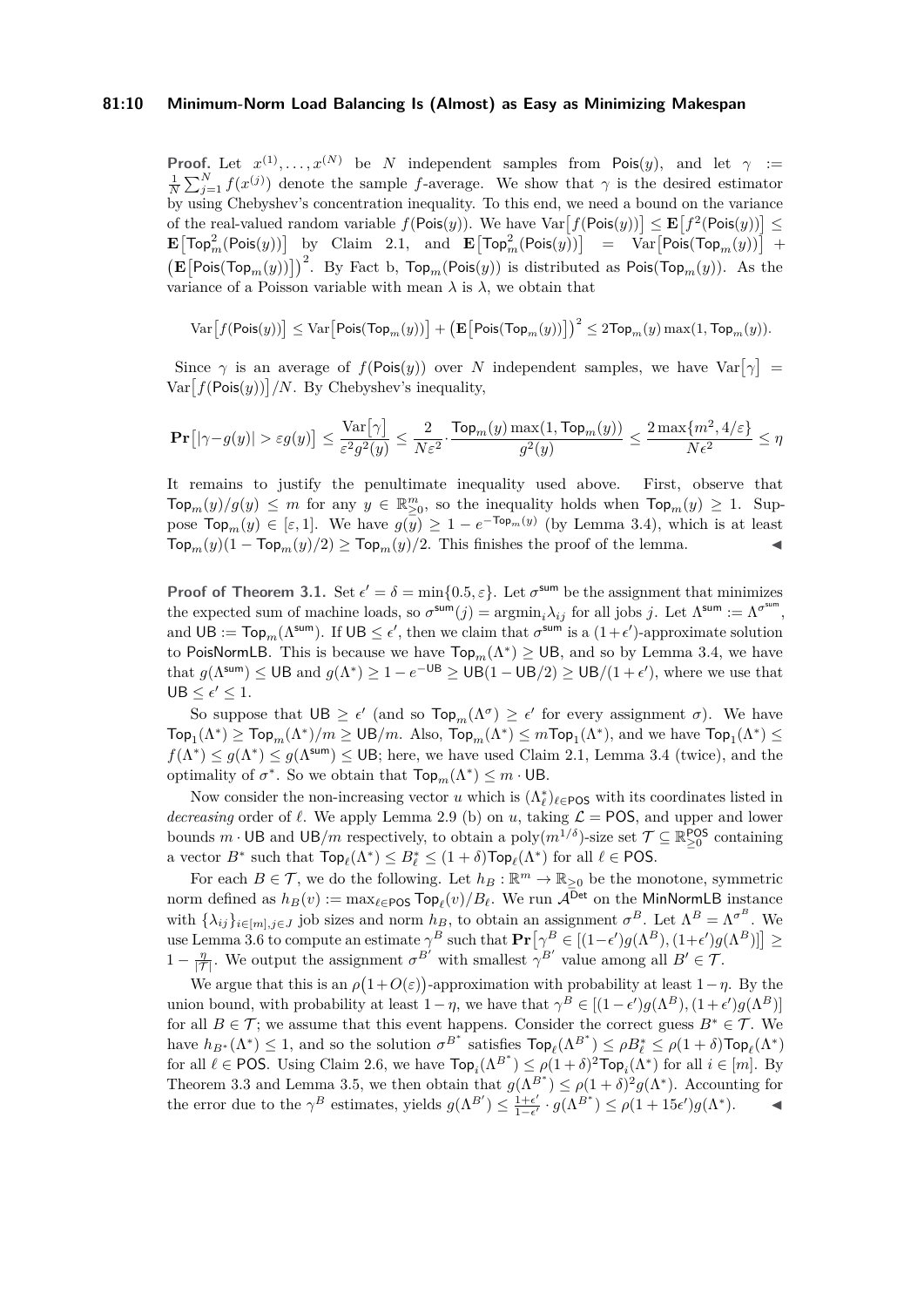# <span id="page-10-1"></span>**4 A**  $(2 + \epsilon)$ -approximation for MinNormLB on unrelated machines

<span id="page-10-0"></span>**Findment 4.1.** For any  $\varepsilon > 0$ , there is a  $(2+O(\varepsilon))$ -approximation algorithm for MinNormLB *on unrelated machines.*

Our algorithm yielding the above theorem is based on LP-rounding. Our relaxation is different from the LP used in [\[4\]](#page-19-0) and the convex program used in [\[5\]](#page-19-1) for MinNormLB. The latter relaxation, which was used to obtain the previous best  $(4 + \varepsilon)$ -approximation has an integrality gap of (roughly) 4 [\[3\]](#page-19-20), and therefore we need new ideas to obtain our  $(2 + \varepsilon)$ -approximation algorithm. Indeed, our LP and rounding algorithm leverage and build upon the ideas used in the above works in a novel fashion.

Let  $n = |J|$  be the number of jobs. Let  $\sigma^*$  denote an optimal solution,  $\vec{o} := (\overrightarrow{load}_{\sigma^*})$  be the load vector induced by  $\sigma^*$ , and let  $\mathsf{OPT} = f(\vec{\sigma})$  denote the optimal value. Define the cost of a job *j* under  $\sigma^*$  to be  $p_{\sigma^*(j)j}$ . For any set  $S \subseteq J$  of jobs, define the job-cost vector  $\overrightarrow{P_S^*} = P_S^{\sigma^*} := (p_{\sigma^*(j)j})_{j \in S}$ . Let  $\varepsilon > 0$  be a parameter, and let  $\delta = \min\{\varepsilon, 1\}$ . Recall that we abbreviate POS<sub>*m*, $\delta$ </sub> to POS. We may assume that  $n \geq \left[2(1+\delta)/\delta^3\right]$  as otherwise we can simply exhaustively search for the optimal assignment.

**LP relaxation.** As is standard, our LP has variables  $x_{ij}$  for every machine *i* and job *j* denoting if job *j* is assigned to machine *i* (or, fractionally, the extent of *j* assigned to machine *i*). Constraints [\(2\)](#page-11-1) enforce that every job is assigned to a machine.

We are guided by Theorem [2.4,](#page-3-0) which shows that to obtain a solution whose load vector has *f*-norm equal to *O*(OPT), it suffices to show that the Top*<sup>ℓ</sup>* -norm of the load vector is  $O(\mathsf{Top}_{\ell}(\vec{o}))$  for all  $\ell \in [m]$ ; also, by Claim [2.6,](#page-4-0) one can focus on indices  $\ell \in \mathsf{POS}$ . We work with "guesses" (i.e., estimates)  $t_{\ell}$  of  $\vec{\sigma}_{\ell}^{\downarrow}$ , for all  $\ell \in \text{POS}$ . Our LP seeks a fractional solution such that the resulting load vector has  $\text{Top}_{\ell}$ -norm at most  $\text{Top}_{\ell}(\vec{o})$  for all  $\ell \in \text{POS}$ . Using Claim [2.3](#page-3-1) and our estimates, we encode this via the constraint  $\ell t_{\ell} + \sum_i (\sum_j p_{ij} x_{ij} - t_{\ell})^+ \leq \text{Top}_{\ell}(\overline{t^{\exp}})$ for all  $\ell \in \text{POS}$ ; constraints [\(3\)](#page-11-2), [\(4\)](#page-11-3) linearize these. (Recall that  $\overline{\ell^{exp}} \in \mathbb{R}_{\geq 0}^m$  is defined by  $t_i^{\text{exp}} = t_i$  for  $i \in \text{POS}$ , and  $t_i^{\text{exp}} = t_{\text{prev}(i)}$  for  $i \in [m] \setminus \text{POS}$ .)

The last set of constraints of our LP is motivated by an insight in [\[5\]](#page-19-1). They show that if  $J\mathsf{L}^* \in \mathbb{R}_{\geq 0}^m$  is the vector comprising the costs of the *m* most costly jobs under  $\sigma^*$ , then we have  $f(\mathbf{J} \mathbf{L}^*) \leq \mathsf{OPT}$ , which also implies that  $f(\overline{P_S^*}) \leq \mathsf{OPT}$  for any set *S* of *m* jobs. Chakrabarty and Swamy [\[5\]](#page-19-1) include this (convex) constraint directly in their convex program, and it plays a crucial role in obtaining their  $(4 + \varepsilon)$ -approximation for MinNormLB. We also utilize this constraint, but incorporate it (loosely speaking) in our LP in a more subtle fashion. We work with guesses  $\zeta_{\ell}$  of  $\overrightarrow{J L}^*_{\ell}$  $\ell$  for all  $\ell \in \text{POS}$ , and encode (see constraints [\(5\)](#page-11-4)) that there are at most  $\ell - 1$  jobs whose cost is larger than  $\zeta_{\ell}$ , for all  $\ell \in \text{POS}$ . This can be seen as an indirect way of capturing  $f(\overline{\mathsf{J} \mathsf{L}^*}) \leq \mathsf{OPT}$ , and this indirect way is crucial for us because we show that we can round a fractional solution *x* with only a  $(1 + \delta)$ -factor violation of these constraints. For technical reasons, to facilitate this, we use another partial enumeration step. Let  $\ell_0$  be the smallest index in POS that is at least  $\frac{2}{\delta^3}$ . Note that  $\ell_0 \leq \left[2(1+\delta)/\delta^3\right] \leq n$ . We will guess the  $\ell_0$  most costly jobs under  $\sigma^*$  and their  $\sigma^*$ -assignments. Let  $C = \{(i_1, j_1), (i_2, j_2), \ldots, (i_{\ell_0}, j_{\ell_0})\}$  denote our guess of these jobs and their  $\sigma^*$ -assignments. Note that given *C*, we know that  $\overrightarrow{J L^*}_{\ell}$  $_{\ell}$  is the  $\ell\text{-th}$  largest value in  ${p_{ij}: (i,j) \in C}$  for all  $\ell \in [\ell_0]$ , and we therefore set  $\zeta_{\ell} = \overrightarrow{J L}^*_{\ell}$ *ℓ* for all  $\ell$  ∈ POS with  $\ell$  ≤  $\ell_0$ . An important consequence of this enumeration step, which will be crucial in the analysis (see the proof of Lemma [4.3\)](#page-11-0), is that this *fixes* the assignment of all jobs whose cost under  $\sigma^*$  is larger than  $\zeta_{\ell_0}$ ; we encode this in our LP via constraints [\(6\)](#page-11-5).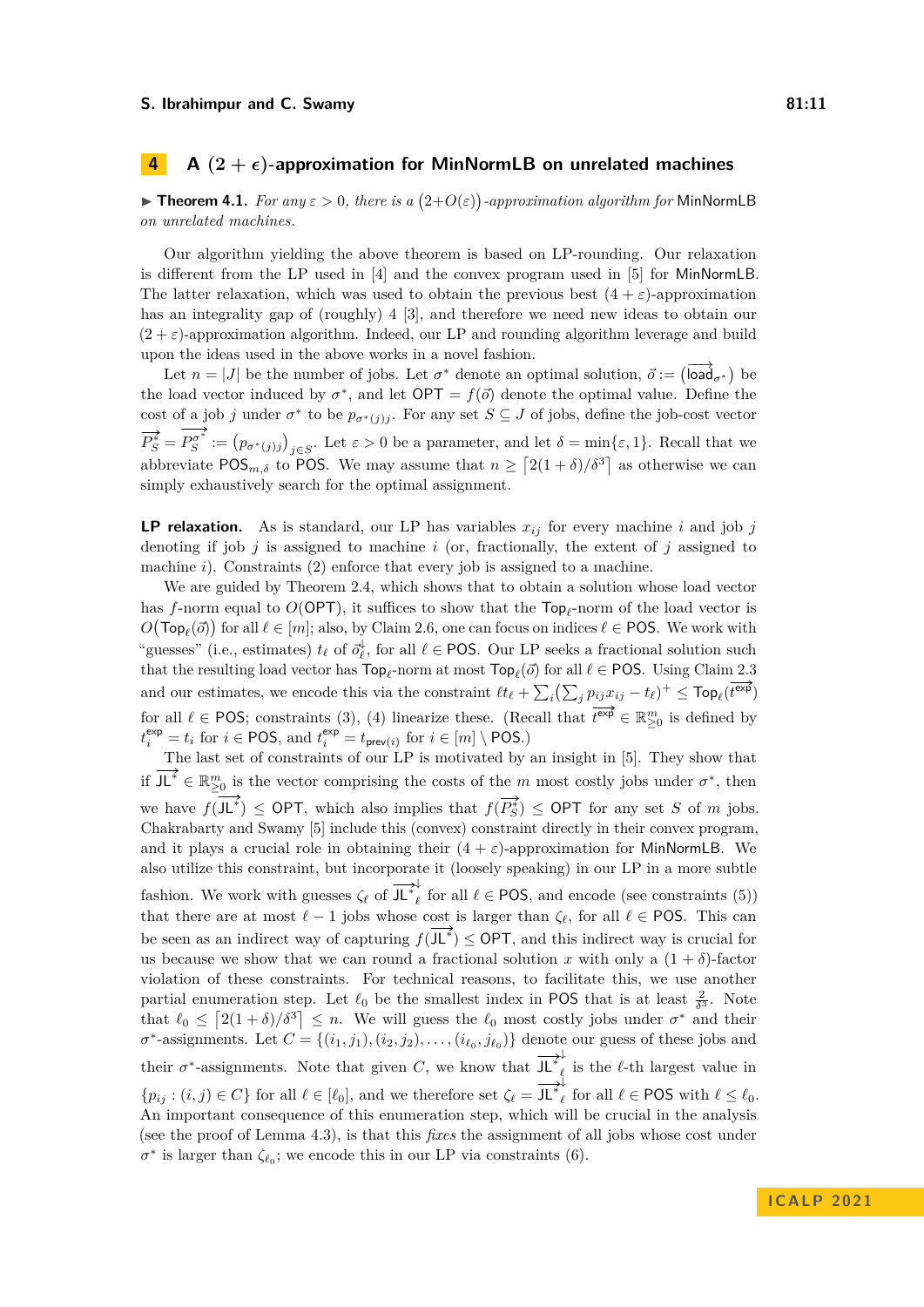#### **81:12 Minimum-Norm Load Balancing Is (Almost) as Easy as Minimizing Makespan**

This yields the following LP, which is a feasibility LP depending on  $\vec{t}$ ,  $\vec{\zeta}$ , and *C*. Throughout, we use *i* to index [*m*], and *j* to index *J*.

$$
x \ge 0, \quad \sum_{i} x_{ij} = 1 \qquad \qquad \forall j \in J \tag{2}
$$

$$
\ell t_{\ell} + \sum_{i} W_{i}^{\ell} \leq \text{Top}_{\ell}(\overline{t^{\text{exp}}}) \qquad \qquad \forall \ell \in \text{POS} \qquad (3)
$$

<span id="page-11-6"></span><span id="page-11-1"></span>
$$
(\mathsf{LP}(\vec{t}, \vec{\zeta}, C)) \qquad W_i^{\ell} \ge 0, \quad W_i^{\ell} \ge \sum_j p_{ij} x_{ij} - t_{\ell} \qquad \forall i \in [m], \, \ell \in \mathsf{POS} \tag{4}
$$

$$
\sum_{i,j:p_{ij}>\zeta_{\ell}} x_{ij} \leq \ell - 1 \qquad \qquad \forall \ell \in \text{POS} \tag{5}
$$

<span id="page-11-5"></span><span id="page-11-4"></span><span id="page-11-3"></span><span id="page-11-2"></span>
$$
x_{ij} = \begin{cases} 1 & \text{if } (i,j) \in C \\ 0 & \text{otherwise.} \end{cases} \quad \forall i \in [m], j \in J \text{ s.t. } p_{ij} > \zeta_{\ell_0} \quad (6)
$$

 $\rhd$  Claim 4.2. (LP( $\vec{t}, \vec{\zeta}, C$ )) is feasible whenever: (i)  $t_{\ell} \geq \vec{o}_{\ell}^{\downarrow}$ ,  $\zeta_{\ell} \geq \frac{1}{J L^*_{\ell}}$  $\ell$  for all  $\ell \in \text{POS}$ ; and (ii) *C* is the correct guess of the  $\ell_0$  most costly jobs under  $\sigma^*$  and their  $\sigma^*$ -assignments.

**Rounding algorithm.** Assume that  $(LP(\vec{t}, \vec{\zeta}, C))$  is feasible and  $(\overline{x}, \overline{W})$  is a feasible solution. We consider the following auxiliary LP [\(Aux\)](#page-13-0) for rounding  $\bar{x}$ .

$$
x \ge 0, \quad \sum_{i} x_{ij} = 1 \quad \forall j \in J, \quad \sum_{j} p_{ij} x_{ij} \le \sum_{j} p_{ij} \overline{x}_{ij} \quad \forall i \in [m], \quad \sum_{i,j: p_{ij} > \zeta_{\ell}} x_{ij} \le \ell - 1 \quad \forall \ell \in \text{POS}.
$$

Clearly,  $\bar{x}$  is a feasible solution to [\(Aux\)](#page-13-0). We show that this can be rounded to an integer solution  $\tilde{x}$  so that  $\sum_i \tilde{x}_{ij} = 1$  for every job *j*, the load on each machine is at most its  $\bar{x}$ -load  $+(1+\delta)\times(\text{cost of the most-costly job assigned to it}),$  and the remaining constraints are violated by a small factor. More precisely, in the analysis, we prove the following result.

<span id="page-11-0"></span>**• Lemma 4.3.** We can round  $\bar{x}$  efficiently to an integer solution  $\tilde{x}$  satisfying the following. (a)  $\tilde{x}_{ij} = \overline{x}_{ij}$  *for all i, j such that*  $\overline{x}_{ij} \in \{0, 1\}$ *;* 

- **(b)**  $\sum_i \tilde{x}_{ij} = 1$  *for each job j*;
- (c)  $\sum_{j} p_{ij} \tilde{x}_{ij} \leq \sum_{i} p_{ij} \overline{x}_{ij} + (1 + \delta) \max_{j: \tilde{x}_{ij}=1} p_{ij}$  for every machine i,<br>
(d)  $\sum_{i,j: p_{ij} > \zeta_{\ell}} \tilde{x}_{ij} \leq \ell 1$  for all  $\ell \in \text{POS with } \ell \leq \ell_0$ ; and<br>
(e)  $\sum_{i,j: p_{ij} > \zeta_{\ell}} \tilde{x}_{ij} \leq (1 + \delta)\ell 1$  for all  $\ell$
- 
- 

We apply the above lemma, and due to Lemma 4.3 (a), the integer solution  $\tilde{x}$  yields an assignment  $\tilde{\sigma}$  of jobs to machines; we return this assignment.

**Analysis.** We assume again that *f* is normalized. Lemma [4.3](#page-11-0) is the main technical result that we need to prove. Its proof utilizes an *iterative-rounding* result of independent interest (Theorem [4.6\)](#page-13-1) that is very similar to Corollary 11 in [\[19\]](#page-19-21), wherein iterative rounding is used to round a point that lies in the base polytope of one matroid  $\mathcal{M}_0$  and satisfies various other matroid-independence and knapsack constraints, to a basis of  $\mathcal{M}_0$  that is "approximately independent" in the other matroids and violates the knapsack constraints by a certain additive factor. In [\(Aux\)](#page-13-0), the job assignment constraints correspond to the base-polytope constraints (of a partition matroid), and the remaining constraints correspond to knapsack constraints. First, we establish that, assuming Lemma [4.3,](#page-11-0) we obtain the stated guarantee.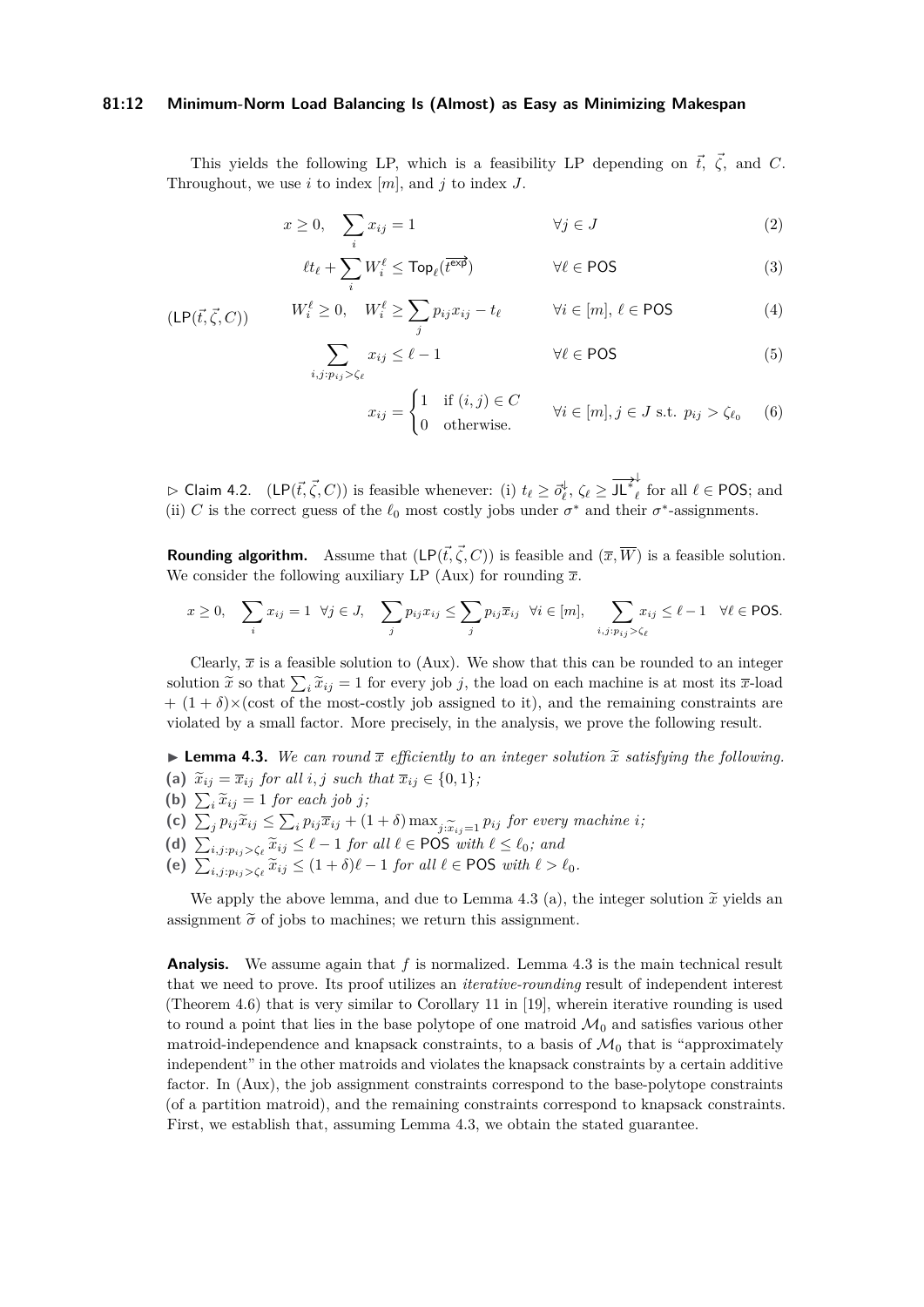Suppose that we have the correct set *C*, and that  $\vec{t}$  and  $\vec{\zeta}$  are "good" estimates of  $(\vec{o}_{\ell}^{\downarrow})_{\ell \in \texttt{POS}}$  and  $(\overrightarrow{\textbf{J} \textbf{L}}^*_{\ell}$  $_{\ell}$ ) $_{\ell \in \text{POS}}$  respectively (we make this precise later). We analyze the load vector  $\text{load}_{\sigma}$  by considering two vectors  $L = (L_i)_{i \in [m]}$  and  $P = (P_i)_{i \in [m]}$ . For each  $i \in [m]$ , define  $L_i = \sum_j p_{ij} \bar{x}_{ij}$ , and  $P_i = \max_{j: \tilde{\sigma}(j) = i} p_{ij}$ ; note that  $P_i = 0$  if there is no job assigned<br>  $\sum_j P_{ij} \bar{x}_{ij}$ , and  $P_i = \max_{j: \tilde{\sigma}(j) = i} p_{ij}$ ; note that  $P_i = 0$  if there is no job assigned by  $\tilde{\sigma}$  to machine *i*. By Lemma 4.3 (c), we have that  $\overrightarrow{load}_{\tilde{\sigma}} \leq L + (1 + \delta)P$ , and we bound both  $f(L)$  and  $f(P)$  by roughly OPT. Constraints [\(3\)](#page-11-2), [\(4\)](#page-11-3) of our LP immediately allow us to bound  $\text{Top}_{\ell}(L)$  by  $\text{Top}_{\ell}(\overline{t^{\exp}})$  for all  $\ell \in \text{POS}$ , which suffices since  $\vec{t}$  well estimates  $(\vec{o}_{\ell}^{\downarrow})_{\ell \in \text{POS}}$ (see Lemma [4.4\)](#page-12-0). For the vector *P*, parts (d) and (e) of Lemma [4.3](#page-11-0) yield the desired bound on  $f(P)$ , due to Lemma [2.8](#page-5-0) (c) (see Lemma [4.5\)](#page-12-1). Before proving Lemmas [4.4](#page-12-0) and [4.5,](#page-12-1) we justify, and make precise, the assumption that we have the correct set  $C$  (specifying the  $\ell_0$  most costly jobs under  $\sigma^*$  and their  $\sigma^*$ -assignments), and good estimates  $\vec{t}$ , JL<sup>\*</sup>. There are at most  $\binom{n}{\ell_0} \cdot m^{\ell_0}$  choices for the set *C*. As noted earlier, for all  $\ell \in \text{POS}$  with  $\ell \leq \ell_0$ , this then fixes  $\zeta_{\ell} = \zeta_{\ell}^* = \overrightarrow{\text{J\!L}}_{\ell}^*$  $\ell_{\ell}$  to be the  $\ell$ -th largest entry in  $\{p_{ij} : (i,j) \in C\}$ . Using Claim [2.1,](#page-3-3) if we consider the assignment  $\sigma^{sum}$  that minimizes the sum of the machine loads – so  $\sigma^{\text{sum}}(j) = \text{argmin}_i p_{ij}$  for all jobs  $j$  – and set  $\text{UB} := \sum_i \text{load}_{\sigma^{\text{sum}}}(i)$ , then we obtain that  $\frac{\mathsf{UB}}{m} \leq \mathsf{OPT} \leq \mathsf{UB}$ , and so  $\vec{o}_1, \mathsf{J}\mathsf{L}^*_{1} \leq \mathsf{UB}$ . Set  $\kappa = \varepsilon \mathsf{UB}/m^2$ . Let  $\mathsf{POS} > \mathsf{H} \in \mathsf{POS} : \ell > \ell_0$ . So using Lemma [2.9](#page-6-2) (a) (and since  $|POS| = O(log m/\delta)$ ), we can identify polynomial-size sets containing vectors  $\vec{t} = \vec{t}^*$  and  $(\zeta_\ell)_{\ell \in \text{POS}_>} = (\zeta_\ell^*)_{\ell \in \text{POS}_>}$  such that:

(1)  $\vec{o}_{\ell}^{\downarrow} \leq t_{\ell}^* \leq (1+\varepsilon)\vec{o}_{\ell}^{\downarrow} + \kappa$  for all  $\ell \in \text{POS}$ , and  $\vec{t}^*$  is a non-increasing vector; and **(2)**  $\overrightarrow{\mathbf{J\mathbf{L}}^*_{\ell}} \leq \zeta_{\ell}^* \leq (1+\varepsilon)\overrightarrow{\mathbf{J\mathbf{L}}^*_{\ell}} + \kappa$  for all  $\ell \in \text{POS}_{>}$ , and  $\zeta^* = (\zeta_{\ell}^*)_{\ell \in \text{POS}}$  is non-increasing. For (1), we take  $\mathcal{L} = \text{POS}$ ,  $ub = \text{UB}$ , and  $\kappa$  as above; for (2), we take  $\mathcal{L} = \text{POS}_{>}$ ,  $ub = \overline{\text{JL}^*}_{\ell_0}$ , and  $\kappa$  as above.) Recall that  $\delta = \min\{\varepsilon, 1\}.$ 

<span id="page-12-0"></span> $\blacktriangleright$  **Lemma 4.4.** *We have*  $f(L) \leq (1 + \delta)(1 + \varepsilon)$ OPT +  $m\kappa \leq (1 + \delta + 3\varepsilon)$ OPT.

**Proof.** We show that  $\text{Top}_i(L) \leq \text{Top}_i(\overline{t^{* \exp}})$  for all  $i \in [m]$ . For any  $\ell \in \text{POS}$ , this follows quite directly from constraints [\(3\)](#page-11-2), [\(4\)](#page-11-3) of our LP (LP( $\vec{t}, \vec{\zeta}, C$ )): we have  $\text{Top}_{\ell}(L) \leq \ell t_{\ell}^*$  +  $\sum_{i' \in [m]} (L_{i'} - t_{\ell}^*)^+ \leq \text{Top}_{\ell}(\overline{t^{* \exp}})$ . For any  $i \in [m] \setminus \text{POS}$ , taking  $\ell = \text{prev}(i)$ , this then implies that

$$
\mathsf{Top}_i(L) \leq it_\ell^* + \sum_{i' \in [m]} (L_{i'} - t_\ell^*)^+ \leq \mathsf{Top}_\ell(\overline{t^{* \exp}}) + (i - \ell)t_\ell^* = \mathsf{Top}_i(\overline{t^{* \exp}}),
$$

where the final equality follows because  $t^*_{i'}^{\text{exp}} = t^*_{\ell}$  for all  $i' \in {\ell, \ell+1, \ldots, \text{next}(\ell)-1}.$  Hence, by Theorem [2.4,](#page-3-0) we have that  $f(L) \leq f(\overline{t^{*}}^{\exp}).$ 

Since  $t_{\ell}^* \leq (1+\varepsilon)\overrightarrow{o}_{\ell}^{\downarrow} + \kappa$  for all  $\ell \in \text{POS}$ , by Lemma [2.8](#page-5-0) (b), taking  $u = \overrightarrow{o}$  and  $v = \overrightarrow{t^*}$ , we obtain that  $f(t^{*exp}) \leq (1+\delta)(1+\varepsilon)f(\vec{o}) + m\kappa$ . The final inequality in the lemma statement follows because  $m\kappa \leq \varepsilon$ OPT and  $(1+\delta)(1+\varepsilon) \leq (1+\delta+2\varepsilon)$  as  $\delta \leq 1$ .

<span id="page-12-1"></span>▶ **Lemma 4.5.** *We have*  $f(P) \leq (1 + 4\delta + 5\varepsilon) f(\overline{J L^*}) + 5m\kappa \leq (1 + 4\delta + 10\varepsilon) \text{OPT}$ .

**Proof.** We apply Lemma [2.8](#page-5-0) (c), taking  $u = \overline{\mathsf{JL}^*}$ ,  $\alpha = P$ , and  $v = (\zeta_\ell^*)_{\ell \in \mathsf{POS}}$ . The conditions in Lemma [2.8](#page-5-0) (c) hold due to parts (d) and (e) of Lemma [4.3.](#page-11-0) This yields that  $f(P) \leq (1 +$  $4\delta$ ) $(1+\varepsilon)f(\overline{JL^*})+5m\kappa$ . The lemma follows since  $\delta \leq 1$ ,  $m\kappa \leq \varepsilon$ OPT, and  $f(\overline{JL^*}) \leq$ OPT.  $\blacktriangleleft$ 

**Proof of Theorem [4.1.](#page-10-0)** Recall that  $\tilde{\sigma}$  is the assignment returned by the algorithm. Lem-mas [4.4](#page-12-0) and [4.5](#page-12-1) together with the fact that  $\overline{\text{load}}_{\sigma} \leq L + (1 + \delta)P$  immediately yield that

$$
f(\overrightarrow{\text{load}}_{\widetilde{\sigma}}) \leq (1 + \delta + 3\varepsilon) \text{OPT} + (1 + \delta)(1 + 4\delta + 10\varepsilon) \text{OPT} \leq (2 + 10\delta + 23\varepsilon) \text{OPT}.
$$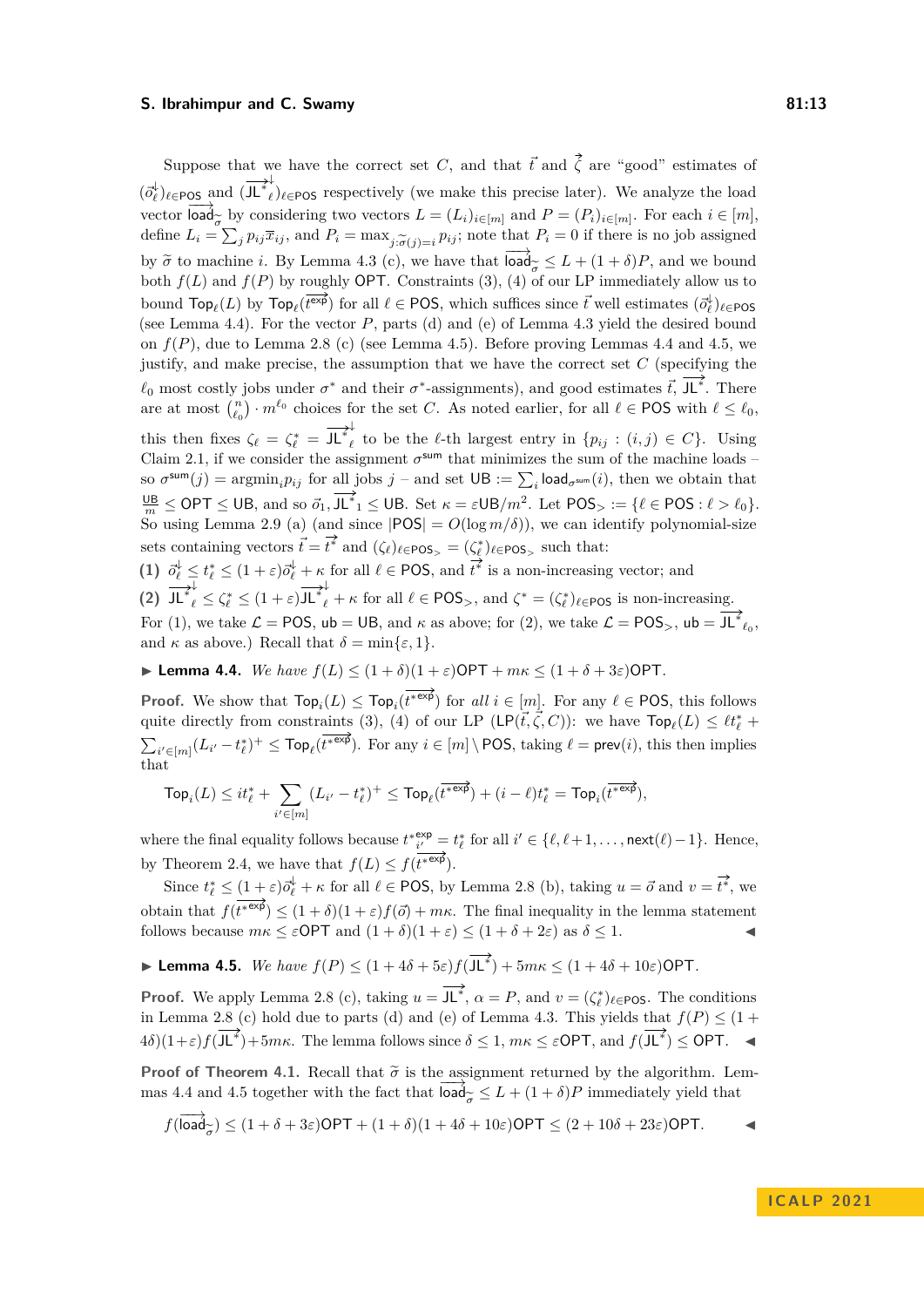## **81:14 Minimum-Norm Load Balancing Is (Almost) as Easy as Minimizing Makespan**

# **Proof of Lemma [4.3](#page-11-0)**

<span id="page-13-4"></span><span id="page-13-0"></span>(Aux)

We reproduce the system [\(Aux\)](#page-13-0) below for easy reference.

$$
x \ge 0, \quad \sum_{i} x_{ij} = 1 \qquad \qquad \forall j \in J \tag{7}
$$

<span id="page-13-6"></span><span id="page-13-5"></span><span id="page-13-2"></span>
$$
\sum_{j} p_{ij} x_{ij} \le \sum_{j} p_{ij} \overline{x}_{ij} \qquad \forall i \in [m]
$$
\n(8)

$$
\sum_{i,j:p_{ij}>\zeta_{\ell}}^{\prime} x_{ij} \leq \ell - 1 \qquad \forall \ell \in \text{POS}
$$
\n(9)

<span id="page-13-1"></span>We utilize the following iterative-rounding result that is quite similar to Corollary 11 in [\[19\]](#page-19-21).

 $\triangleright$  **Theorem 4.6** (Similar to Corollary 11 in [\[19\]](#page-19-21)). Let  $\mathcal{M}_s = (N_s, \mathcal{I}_s)$ , for  $s = 0, \ldots, k$  be  $(k+1)$  *matroids, where each*  $N_s$  *is a subset of*  $N := N_0$ *. Let*  $r_s$  *be the rank function of matroid*  $\mathcal{M}_s$ , for  $s = 0, \ldots, k$ *. Let*  $w \in \mathbb{R}^N$ ,  $A \in \mathbb{R}_{\geq 0}^{\mathcal{d} \times N}$ ,  $b \in \mathbb{R}_{\geq 0}^d$ *. Consider the following LP.* 

$$
\begin{aligned}\n\max \quad & w^T x & \quad (LP_{\text{math}}) \\
\text{s.t.} \quad & x(N) = r_0(N), \quad x(T) \le r_0(T) \quad \forall T \subseteq N \\
& x(T) \le r_s(T) & \forall s = 1, \dots, k, \forall T \subseteq N_i \\
& Ax \le b, \quad x \ge 0.\n\end{aligned}
$$
\n
$$
(LP_{\text{math}})
$$

*Let*  $q_1, \ldots, q_k \geq 1$  *be integers, and*  $\mu_1, \ldots, \mu_d \in \mathbb{R}_{\geq 0}$  *be such that:* 

<span id="page-13-3"></span>
$$
\sum_{s \in [k]: e \in N_s} \frac{1}{q_s} + \sum_{s \in [d]: A_{se} > 0} \frac{1}{\mu_s} \le 1 \qquad \forall e \in N.
$$
\n
$$
(10)
$$

*If*  $(LP<sub>math</sub>)$  *is feasible, then we can efficiently obtain a basis*  $R$  *of*  $M<sub>0</sub>$  *such that:* (i)  $|T| \leq q_s r_s(T)$  *for all*  $s \in [k]$  *and*  $T \subseteq R \cap N_s$ *;* (ii)  $\sum_{e \in R} A_{se} \leq b_s + \mu_s \cdot \max_{e \in R} A_{se}$  *for all*  $s \in [d]$ *; and*  $(iii)$   $w(R) \geq \text{OPT}_{LP_{math}}$ 

 $\triangleright$  Remark 4.7. The statement of Theorem [4.6](#page-13-1) differs from that of Corollary 11 in [\[19\]](#page-19-21) in three respects. In [\[19\]](#page-19-21): (1)  $\mu_1, \ldots, \mu_d$  are assumed to be positive integers (but their proof does not need the integrality requirement); (2) condition [\(10\)](#page-13-3) is replaced by the *weaker* condition,  $\sum_{s\in[k]:e\in N_s}\frac{1}{q_s}+\sum_{s\in[d]}\frac{A_{se}}{(\max_{e\in N}A_{se})\mu_s}\leq 1$  for all  $e\in N$ ; and (3) one obtains the slightly *weaker* additive error of  $\mu_s \cdot \max_{e \in N} A_{se}$  in (ii) for the knapsack constraint for index  $s \in [d]$ . The proof of Corollary 11 in [\[19\]](#page-19-21) is however easily adapted to yield the above statement; we include the proof of Theorem [4.6](#page-13-1) in the full version.

For our purposes, we only need a simpler version of Theorem [4.6,](#page-13-1) where we have only one matroid  $\mathcal{M}_0$  and other knapsack constraints. We include the more general statement above (with its subtly stronger guarantee for the knapsack constraints, which turns out to be crucial for us; see Remark [4.8\)](#page-15-2) because we believe that this is of independent interest.

Before delving into the details of how we apply Theorem [4.6](#page-13-1) to prove our lemma, we briefly discuss the main idea, which will also elucidate why we need the partial enumeration step of "guessing" the set *C* specifying the  $\ell_0$  most costly jobs under  $\sigma^*$  and their  $\sigma^*$ -assignments.

We can cast [\(Aux\)](#page-13-0) as an instance of (LP<sub>[matkn](#page-13-2)</sub>) as follows. Let  $U = [m] \times J$ . The weight vector *w* is irrelevant. The matroid  $\mathcal{M}_0$  is the partition matroid over *U* encoding that each job  $j$  is assigned to at most one machine. It is immediate that  $(7)$  shows that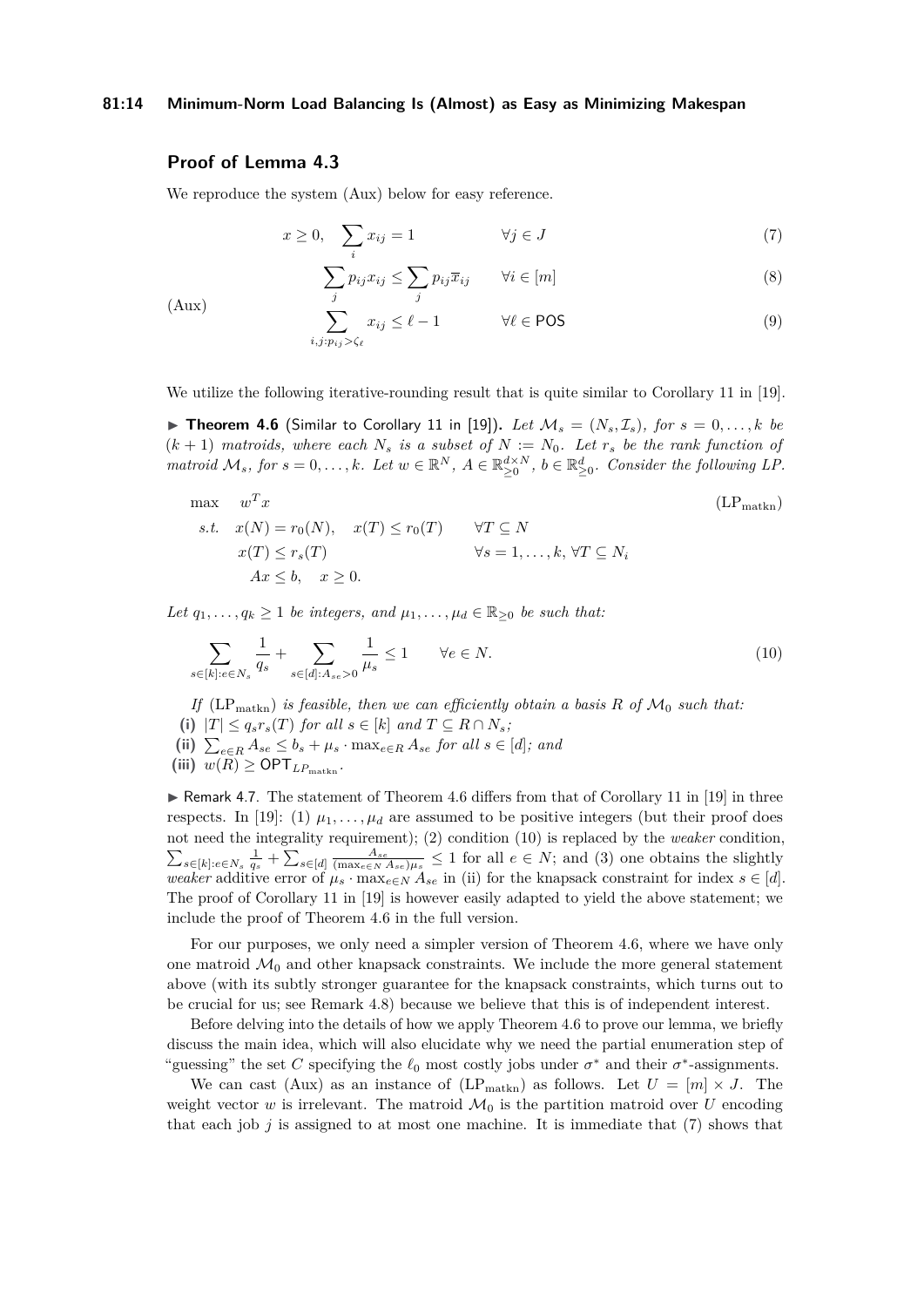$\bar{x}$  lies in the base polytope of  $\mathcal{M}_0$ . Constraints [\(8\)](#page-13-5) correspond to knapsack constraints in  $(LP<sub>math</sub>)$ . Constraints [\(9\)](#page-13-6) can be incorporated into  $(LP<sub>math</sub>)$  in three ways: (i) as matroidindependence constraints in the (single) laminar matroid formed by the nested family of sets  $\{(i, j) \in U : p_{ij} > \zeta_\ell\}_{\ell \in \text{POS}}$ ; (ii) as multiple matroid-independence constraints, where for each  $\ell \in \text{POS}$ , we have a matroid encoding the cardinality bound from  $\{(i, j) \in U : p_{ij} > \zeta_{\ell}\}\;$ ; or (iii) as additional knapsack constraints.

But utilizing Theorem [4.6](#page-13-1) directly on the above system does not quite work for us. To elaborate, in order to obtain the guarantee in 4.3 (c), we need to set the  $\mu_i$ s for the knapsack constraints [\(8\)](#page-13-5) to  $(1 + \delta)$ . But then if we view [\(9\)](#page-13-6) as matroid independence constraints (in one laminar matroid, or multiple matroids), we need to set the *q<sup>s</sup>* value for the corresponding matroid(s) to be at least 2 in order to satisfy  $(10)$  resulting in (at least) a multiplicative factor-2 violation of constraints [\(9\)](#page-13-6), which is too large a violation. Suppose we incorporate [\(9\)](#page-13-6) as knapsack constraints and, for some constant  $\rho$ , take  $\mu_{\ell} = \rho_{\ell}$  for constraint (9) for index *ℓ*. But to satisfy [\(10\)](#page-13-3), we need  $\rho$  to be at least  $\left(1 - \frac{1}{1+\delta}\right)^{-1} \cdot \sum_{\ell' \in \text{POS}:\ell' > 1} \frac{1}{\ell'} = \Omega\left(\frac{1}{\delta^2}\right)$ , which again yields too large a violation of [\(9\)](#page-13-6). (A more accurate estimate of  $\sum_{\ell' \in \text{POS}:\ell' > 1}$  is  $\ln([1/\delta]) + 1 + \delta$ , but this still requires  $\rho$  to be large.)

However, a tweak of the latter approach does work, by noting that if  $x_{ij}$  first appears in constraint [\(9\)](#page-13-6) for index  $\ell \in \text{POS}$ , then to satisfy [\(10\)](#page-13-3), we really need that  $\rho \geq (1 - \frac{1}{1+\delta})^{-1}$ .  $\sum_{\ell' \in \text{POS}:\ell' \geq \ell} \frac{1}{\ell'}$ ; the RHS is at most  $\frac{(1+\delta)^2}{\delta^2 \ell}$  $\frac{(+6)^{2}}{6^{2} \ell}$ , which is at most  $\delta$  for *large enough*  $\ell$ . *This is precisely where the enumeration of C turns out to be key, since it allows us to eliminate constraints* [\(9\)](#page-13-6) *for*  $\ell \leq \ell_0$ . Recall that *C* specifies the  $\ell_0$  most-costly jobs under  $\sigma^*$  and their  $\sigma^*$ -assignments, where  $\ell_0$  is the smallest index in POS that is at least  $\frac{2}{\delta^3}$ . Due to this enumeration,  $\bar{x}$  is integral whenever  $p_{ij} > \zeta_{\ell}$ , and so if we drop integral variables and corresponding constraints from [\(Aux\)](#page-13-0), we are left with constraints [\(9\)](#page-13-6) for indices  $\ell > \ell_0$  in POS. Now we can take  $\mu_{\ell} = \delta \ell$  for all  $\ell \in \text{POS}, \ell > \ell_0$ , and these values satisfy [\(10\)](#page-13-3), since each  $\ell > \ell_0$  is large.

We now describe precisely how we utilize Theorem [4.6](#page-13-1) to prove our lemma. We apply Theorem [4.6](#page-13-1) to [\(Aux\)](#page-13-0) after getting rid of all integral variables, and modifying or dropping constraints to take into account the integral variables. Recall that  $U = [m] \times J$ . Let  $E = \{(i, j) \in U : \overline{x}_{ij} \in (0, 1)\}.$  We retain only the variables in *E*, and only these will be rounded, so this takes care of part (a) of the lemma. We drop any constraint that contains only integral variables. Thus, the POS-constraints [\(9\)](#page-13-6) for all  $\ell \in \text{POS}, \ell \leq \ell_0$  are dropped, and so part (d) holds. Let  $J'$  be the set of jobs corresponding to the remaining constraints  $(7)$ ; note that all jobs in  $J'$  are completely assigned by (the variables in)  $E$ , and the remaining jobs are completely assigned by the integral variables. Let  $I \subseteq [m]$  index the machine-constraints [\(8\)](#page-13-5) that remain, and  $I^{POS} \subseteq {\ell \in POS : \ell > \ell_0}$  index the POS-constraints [\(9\)](#page-13-6) that remain. This yields the following system of constraints.

<span id="page-14-0"></span>
$$
\left\{\n\begin{aligned}\n\sum_{i:(i,j)\in E} x_{ij} &= 1 & \forall j \in J' \\
\sum_{j:(i,j)\in E} p_{ij} x_{ij} &\le \sum_j p_{ij} \overline{x}_{ij} - \sum_{j:\overline{x}_{ij}=1} p_{ij} & \forall i \in I \\
\sum_{(i,j)\in E: p_{ij} > \zeta_{\ell}} x_{ij} &\le \ell - 1 - \left|\{(i,j): p_{ij} > \zeta_{\ell}, \overline{x}_{ij} = 1\}\right| & \forall \ell \in I^{\text{POS}} \\
x \ge 0.\n\end{aligned}\n\right.
$$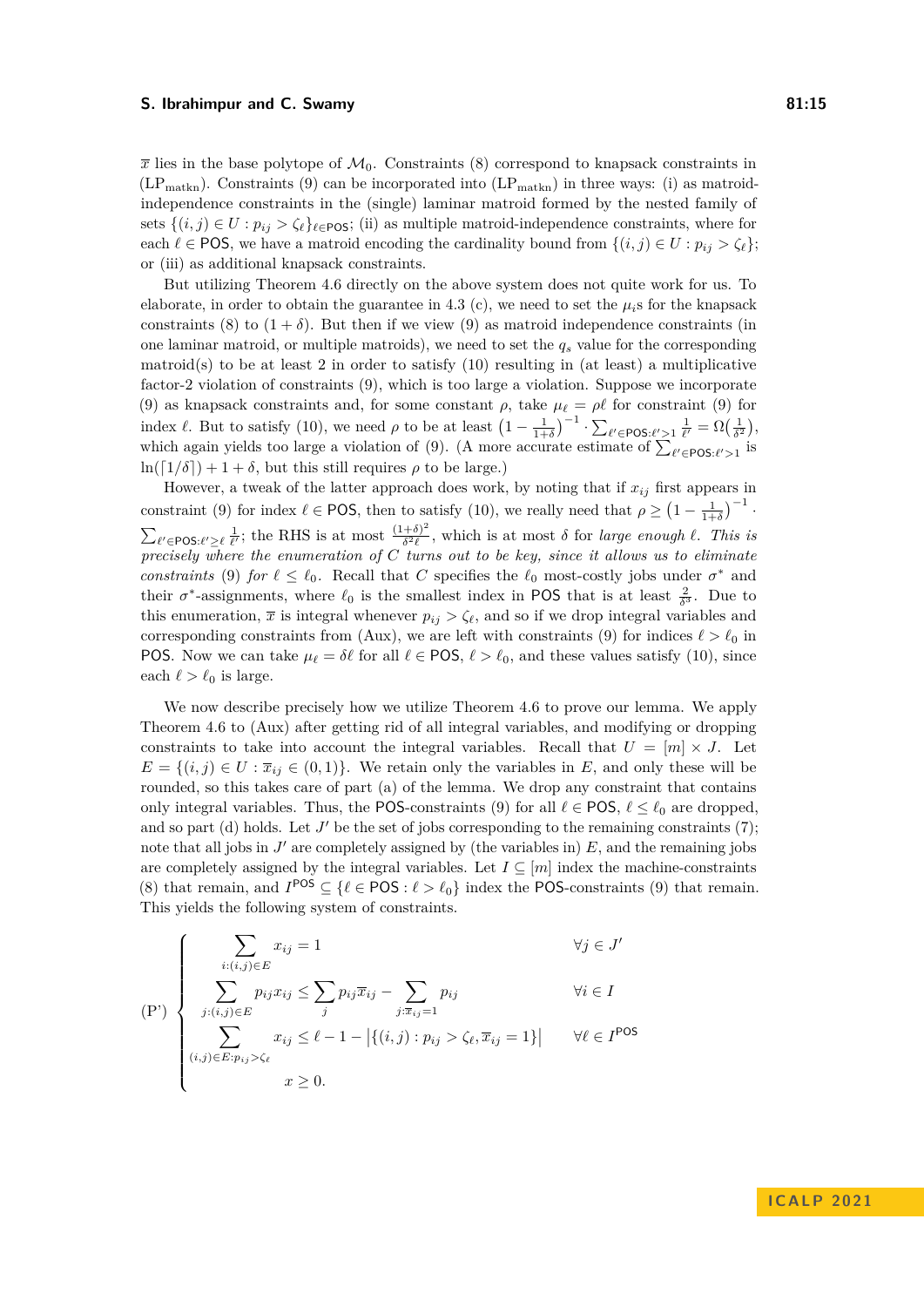## **81:16 Minimum-Norm Load Balancing Is (Almost) as Easy as Minimizing Makespan**

Clearly,  $(\overline{x}_{ij})_{(i,j)\in E}$  is a feasible solution to [\(P'\)](#page-14-0). We apply Theorem [4.6](#page-13-1) to (P'), taking  $\mathcal{M}_0$  to be the partition matroid now with ground set E encoding that every job in  $J'$  is assigned to at most one machine, and treating both the machine constraints indexed by *I*, and the POS-constraints indexed by  $I^{POS}$  as knapsack constraints. The weight vector *w* is irrelevant. We take  $\mu_i = (1 + \delta)$  for all  $i \in I$ , and  $\mu_\ell = \delta \ell$  for all  $\ell \in I^{POS}$ , and we claim that this satisfies condition [\(10\)](#page-13-3). To see this, consider any  $(i, j) \in E$ . Let  $\ell$  be the smallest index in  $I^{POS}$  whose POS-constraint contains the variable  $x_{ij}$ . Then,  $x_{ij}$  appears possibly in the machine constraint for machine *i*, and the POS-constraints for indices  $\ell' \in POS, \ell' \geq \ell$ . We have

$$
\sum_{\ell'\in I^{\mathsf{POS}}:\ell'\geq\ell}\frac{1}{\mu_{\ell'}}\leq \sum_{\ell'\in\mathsf{POS}:\ell'\geq\ell}\frac{1}{\delta\ell'}\leq \frac{1}{\delta\ell}\cdot \sum_{k\geq 0}(1+\delta)^{-k}=\frac{1}{\delta\ell}\cdot\frac{1+\delta}{\delta}\leq \frac{1}{\delta^2\ell_0}\leq \frac{\delta}{2}.
$$

Since  $\frac{1}{1+\delta} + \frac{\delta}{2} \leq 1$ , it follows that [\(10\)](#page-13-3) is satisfied for  $(i, j)$ .

Finally, we argue that applying Theorem [4.6](#page-13-1) with the above parameters yields the lemma. Let  $\tilde{x}$  be the solution obtained by concatenating the integral portion of  $\overline{x}$ , and the integer solution returned by Theorem [4.6.](#page-13-1) Part (b) holds because we return a basis of  $\mathcal{M}_0$ , and the jobs not in  $J'$  are completely assigned by the integral portion of  $\bar{x}$ . Parts (c) and (e) follow directly from our choice of the  $\mu$  values.

<span id="page-15-2"></span>▶ Remark 4.8. We note that the subtly stronger guarantee obtained for the knapsack constraint for index  $s$ , in Theorem [4.6,](#page-13-1) versus Corollary 11 in  $[19]$  – i.e., an additive error of  $\mu_s \cdot \max_{e \in R} A_{se}$  versus an additive error of  $\mu_s \cdot \max_{e \in N} A_{se}$  – is crucial for us. The weaker guarantee would yield, after dropping integral (and hence 0-valued) variables, that the load on each machine *i* is at most  $\sum_j p_{ij}\overline{x}_{ij} + (1+\delta) \max_{j:\overline{x}_{ij}>0} p_{ij}$ . But it is hard to obtain a bound on the *f*-norm of the vector  ${\max_{j:\bar{x}_{ij}>0} p_{ij}}_{i\in[m]}$ , since multiple coordinates here could correspond to the same job, and therefore constraints [\(9\)](#page-13-6) do not help.

# <span id="page-15-1"></span>**5 A PTAS for MinNormLB on identical machines**

We now consider the oft-studied and important special case where all machines are identical – that is, we have  $p_{ij} = p_j$  for all jobs *j* and machines  $i$  – and devise a PTAS in this setting.

#### <span id="page-15-0"></span>▶ **Theorem 5.1.** *There is a PTAS for* MinNormLB *on identical machines.*

The above result substantially generalizes the well-known PTAS by Hochbaum and Shmoys for minimizing makespan (i.e., the special case of  $\ell_{\infty}$  norm) on identical machines [\[11\]](#page-19-6). We utilize some of their insights, but need to combine them with various novel ideas to handle the substantial richness of arbitrary monotone, symmetric norms. In the full version, we show that our PTAS extends to a further generalization of MinNormLB, wherein each machine incurs a *cost* given by a "bounded-growth" convex, non-decreasing function  $\mu$  of its load, and we seek to minimize the *f*-norm of the *machine-cost vector*. We also observe that Graham's list-scheduling rule – considering jobs in any sequence, schedule the next job on the currently least-loaded machine – yields a simple 2-approximation algorithm.

<span id="page-15-3"></span>▶ **Theorem 5.2.** *Graham's list-scheduling rule yields a* 2*-approximation for* MinNormLB *on identical machines.*

We defer the proof of Theorem [5.2](#page-15-3) to the full version, and discuss the PTAS for MinNormLB here. It is useful to first recall how the PTAS in [\[11\]](#page-19-6) for makespan works. Their algorithm considers a "guess", say  $t_1 \ge \max_j p_j$ , of the optimal makespan, *opt*. We classify jobs as large or small, based on whether  $p_j \geq \varepsilon t_1$  (large jobs) or  $p_j < \varepsilon t_1$  (small jobs). A key insight is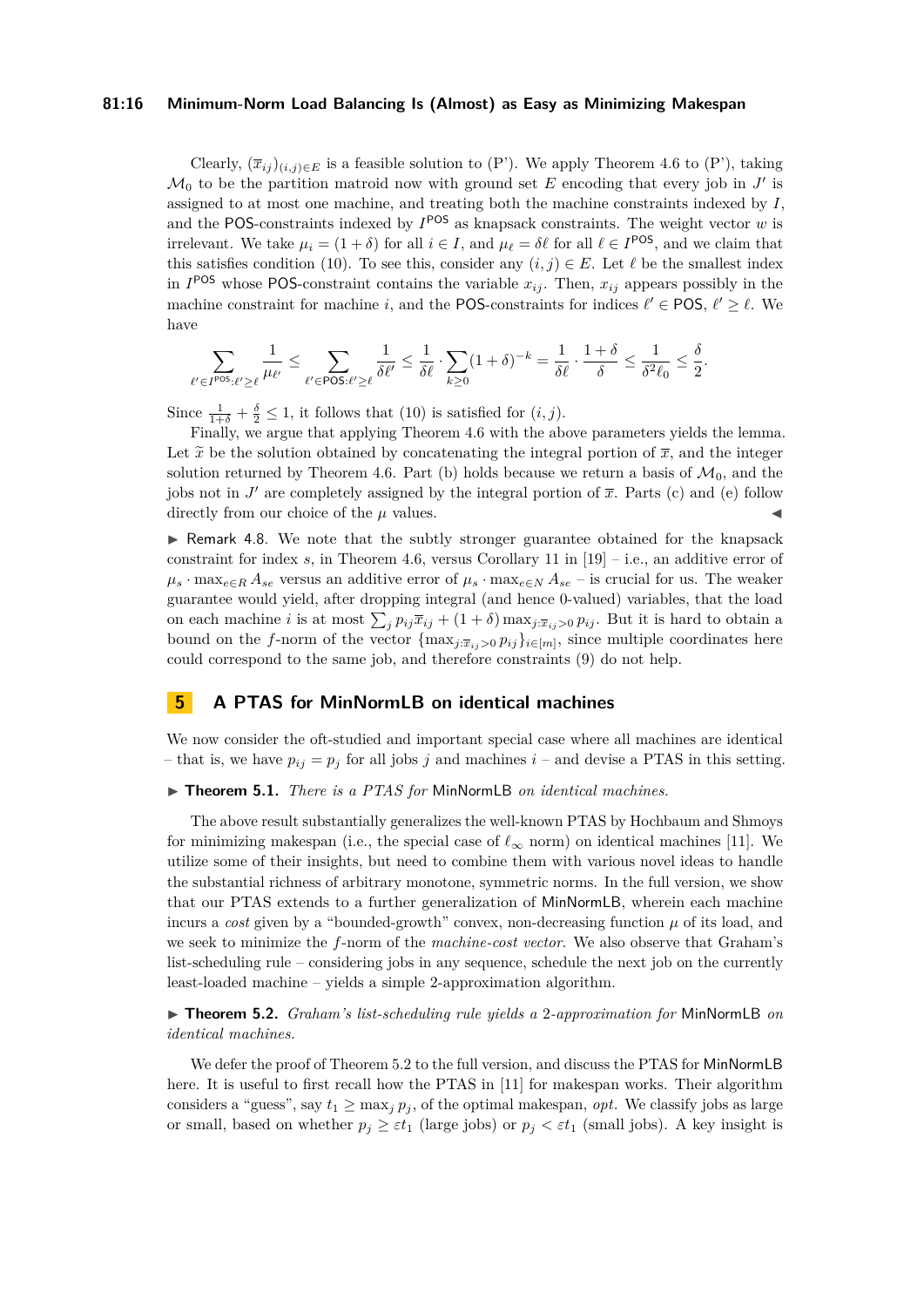that since the large jobs have  $p_j \in [\varepsilon t_1, t_1]$ , rounding their  $p_j$ s to the nearest power of  $(1 + \varepsilon)$ yields  $O(\log_{1+\varepsilon} \frac{1}{\varepsilon})$  distinct rounded job sizes, and a constant (depending on  $\varepsilon$ ) number of distinct possibilities, called *configurations*, for assigning large jobs to a machine so that its rounded load is at most  $(1 + \varepsilon)t_1$ . One can write an *integer program*, with a ( $\varepsilon$ -dependent) constant number of variables, to determine which configurations are used on the machines, which can be solved in time  $poly(m, n)$  for any fixed  $\varepsilon > 0$  using the algorithm of Lenstra [\[18\]](#page-19-22). If *opt*  $\leq t_1$ , then this yields an assignment of large jobs having makespan at most  $(1 + \varepsilon)t_1$ . Finally, one can argue that either the small jobs can be packed (arbitrarily) on the machines while maintaining a makespan of at most  $(1 + \varepsilon)t_1$ , or we have  $opt > t_1$ .

Now consider MinNormLB. We may assume that *n > m* as otherwise it is easy to see that an optimal solution is to assign each job to a separate machine. Clearly, we may also assume that  $p_j > 0$  for all jobs *j*. Recall that  $\vec{o}$  is an optimal load vector, and OPT =  $f(\vec{o})$ . As before, we assume that *f* is normalized. Since all machines are identical, it will be convenient to re-index machines so that  $\vec{o} = \vec{o}^{\downarrow}$ . Since we now need to control all  $\text{Top}_{\ell}$  norms, following a common theme, it is natural that we now work with guesses  $t_{\ell}$  of  $o_{\ell}$  (which is  $\vec{o}_{\ell}^{\downarrow}$ ) for all *ℓ* ∈ POS. The chief issue that arises is: *how do we now define large and small jobs given the multiple*  $t_{\ell} s$ ? Suppose we choose a threshold of  $\varepsilon t_{\ell}$ , for some  $\ell \in \text{POS}$ , for this purpose. For indices  $\ell' < \ell$ , the problem then is that we need to consider all jobs with  $p_j \in [\varepsilon t_\ell, t_{\ell'}]$ ; this would yield a *non-constant number* of job types, and hence a non-constant number of configurations for machines  $i < \ell$ . Machines  $i > \ell$  also present a problem: the packing of small jobs may cause us to exceed the target load of  $o_i$  (or rather  $t_i^{\exp}$ ) by  $\varepsilon t_\ell$ , which can create too large an error compared to the target load.

We circumvent these issues as follows. We select a *specific* optimal solution. Given distinct vectors  $u, v \in \mathbb{R}^m$ , we say that *u* is *lexicographically smaller* than *v*, denoted  $u \prec_{\text{lex}} v$ if there exists some index  $i \in [m]$  such that  $u_{i'} = v_{i'}$  for all  $i' = 1, \ldots, i - 1$ , and  $u_i < v_i$ . Let  $\vec{\sigma}^{\downarrow}$  be the *lexicographically smallest* sorted load-vector among all optimal solutions, i.e.,  $\vec{\sigma}^{\downarrow}$   $\prec$ <sub>lex</sub> (load<sub>σ</sub>)<sup>↓</sup> for every optimal solution *σ*. As before, we may assume that  $\vec{\sigma} = \vec{\sigma}^{\downarrow}$ . Let  $\sigma^*$  be an optimal solution yielding the load-vector  $\vec{o}$ . Let  $i^*$  be the smallest index such that machine *i*<sup>\*</sup> has at least two jobs assigned to it under  $\sigma^*$ ; this is well defined since  $n > m$ .

<span id="page-16-0"></span> $\triangleright$  Claim 5.3. Let  $\vec{o}$ ,  $\sigma^*$  and  $i^*$  be as defined above. Then we have  $o_i \geq o_{i^*}/2$  for all  $i \geq i^*$ .

In addition to our guess  $\vec{t}$  of  $(o_{\ell})_{\ell \in \text{POS}}$ , we now also guess  $i^*$  and the load  $o_{i^*}$ , and use  $\varepsilon o_i^*$  as the threshold demarcating large and small jobs. The small jobs are now indeed small compared to the target load of  $o_i$  for  $i \geq i^*$ . Also, since machines  $i < i^*$  only have one job assigned to them, we can infer that these machines are assigned the  $i^* - 1$  largest jobs.

We describe our algorithm below, and conclude with its analysis.

## ▶ **Algorithm 1** (**PTAS for** MinNormLB **on identical machines).**

Input: a non-increasing vector  $\vec{t} \in \mathbb{R}_{\geq 0}^{\text{POS}}$ , an index  $i^* \in [m], \theta \in \mathbb{R}_{\geq 0}$  intended to be a good overestimate of  $o_i^*$ , and a parameter  $0 \leq \varepsilon \leq 1$ . We set  $\delta = \varepsilon$  in the definition of POS = POS<sub>*m*, $\delta$ </sub>. Output: an assignment  $\widetilde{\sigma}$  such that (load<br>involid guess  $\left(\frac{1}{\sigma}\right)^{\downarrow} \leq (1+\varepsilon)t_{\ell} + \varepsilon\theta$  for all  $\ell \in \text{POS}$ , or that  $(\vec{t}, i^*, \theta)$  is an invalid guess.

- **P1.** Perform the following checks, and if any of these fail, then declare that  $(\vec{t}, i^*, \theta)$  is invalid and return. Define  $t_{m+1} := 0$  for notational convenience.
	- (a) If  $i^* \in \text{POS}$ , then check that  $\theta = t_{i^*}$ , otherwise check that  $t_{\text{next}(i^*)} \leq \theta \leq t_{\text{prev}(i^*)}$ .
	- (b) For all  $\ell \in \text{POS}, \ell \leq i^*$ , check that there are at most  $\ell 1$  jobs with  $p_j > t_\ell$ .
	- (c) Check that there are at most  $i^* 1$  jobs with  $p_j > \theta$ .
- **P2.** Assign the  $i^* 1$  largest jobs to machines  $1, \ldots, i^* 1$ , assigning the largest job to machine 1, the second-largest job to machine 2, and so on. Let  $J'$  be the remaining set of jobs. Note that check (c) in step P1 implies that  $p_j \leq \theta$  for all  $j \in J'$ .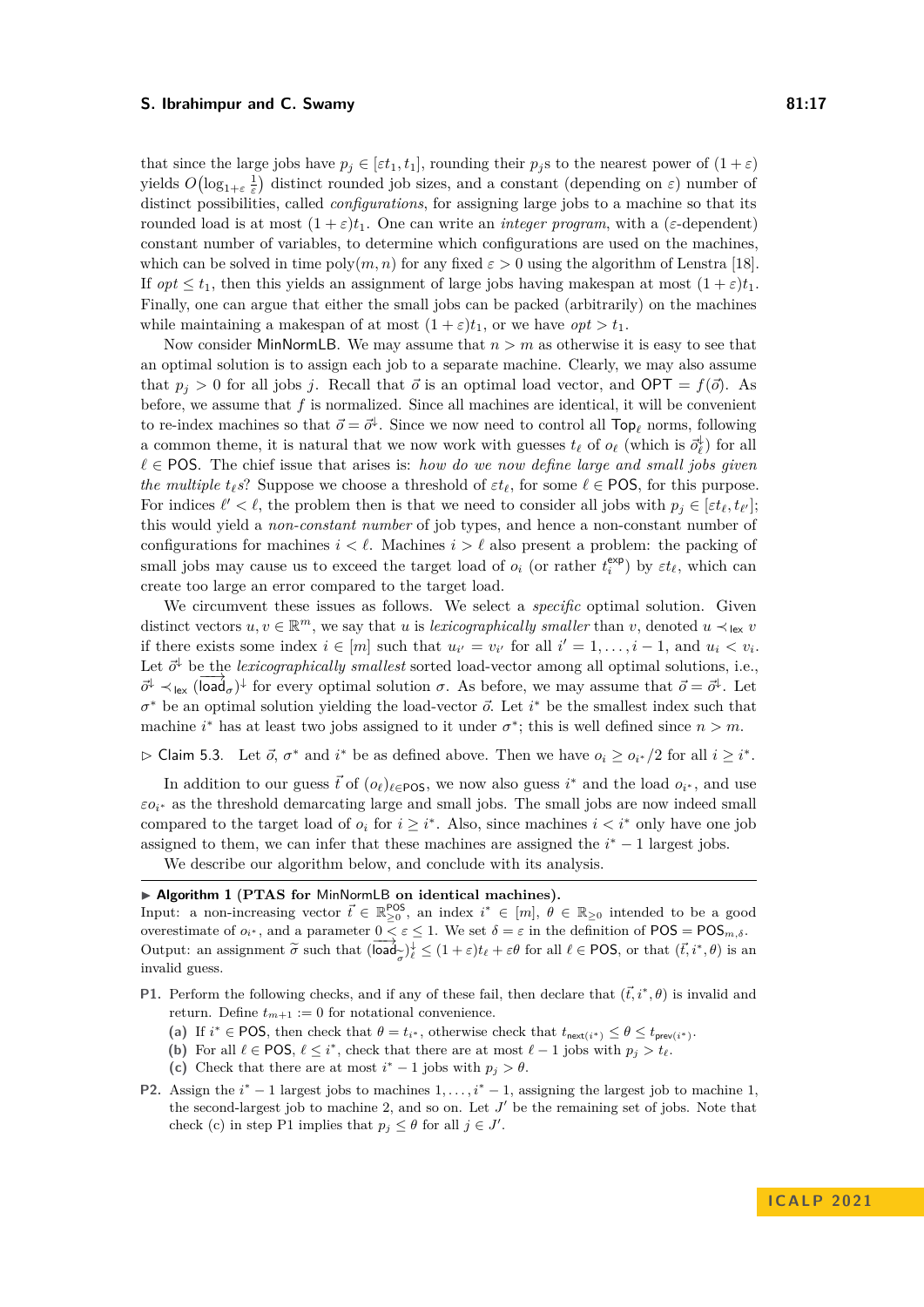## **81:18 Minimum-Norm Load Balancing Is (Almost) as Easy as Minimizing Makespan**

- **P3.** Let  $J'_L := \{j \in J' : p_j \ge \varepsilon \theta\}$ , and  $J'_S := \{j \in J' : p_j < \varepsilon \theta\}$ . We refer to the jobs in  $J'_L$  and  $J'_S$ as large and small jobs respectively.
- **P4.** Round the processing time of each large job to the nearest power of  $(1+\varepsilon)$ , i.e., for each  $j \in J'_L$ , round its processing time to  $p'_j := (1 + \varepsilon)^{\lceil \log_{1+\varepsilon} p_j \rceil}$ . Let  $R = \{p'_j : j \in J'_L\}$  be the distinct rounded processing times, and  $N = |R|$ ; note that  $N \leq 1 + \log_{1+\varepsilon}(\frac{1}{\varepsilon})$ . For a budget  $B \geq 0$ ,  $\text{define } \mathcal{C}(B) := \left\{ \nu \in \mathbb{Z}_{\geq 0}^R \setminus \{ \vec{0} \} : \sum_{p \in R} \nu_p \cdot p \leq B \right\} \text{ as the set of non-trivial configurations that }$ yield a total rounded load of at most *B*. (Observe that  $C(0) = \emptyset$ .)

Recall that  $\overline{t^{\exp}} \in \mathbb{R}_{\geq 0}^m$  is the expansion of  $\vec{t}$ , defined by  $t_i^{\exp} = t_i$  for  $i \in \text{POS}$ , and  $t_i^{\exp} = t_{\text{prev}(i)}$  for *i* ∈  $[m] \setminus$  POS. For notational convenience, define  $t_{m+1}^{\text{exp}} := 0$ . For  $i \in \{i^*, \ldots, m+1\}$ , define its load budget to be  $B_i = (1 + \varepsilon) \min\{\theta, t_i^{\exp}\}\$ . (Note that  $B_{m+1} = 0$ .) For any  $0 \le B \le B_{i^*}$ , any  $\nu \in \mathcal{C}(B)$  and  $p \in R$ , we have  $\nu_p \leq B/p \leq \frac{1+\varepsilon}{\varepsilon}$ ; so  $|\mathcal{C}(B)| \leq (\frac{1}{\varepsilon}+2)^N$ , and we can enumerate the configurations in  $\mathcal{C}(B)$  in polynomial time. Assign the large jobs by using the algorithm of Lenstra [\[18\]](#page-19-22) to solve the integer program [\(Config-IP\)](#page-17-0), wherein the integer variable  $x_\nu$  specifies the number of machines in  $\{i^*, \ldots, m\}$  for which configuration  $\nu \in \mathcal{C}(B_{i^*})$  is used.

$$
\sum_{\nu \in \mathcal{C}(B_{i^*})} \nu_p \cdot x_{\nu} = \left| \{ j \in J'_L : p'_j = p \} \right| \qquad \forall p \in R \tag{11}
$$

<span id="page-17-1"></span><span id="page-17-0"></span>
$$
(\rm{Config}\textrm{-}IP)
$$

 $\sum$  $ν$ ∈C(*B*<sub>*i*</sub>∗)</sub>\C(*B*<sub>*l*</sub>)  $x_{\nu} \leq \ell - i^*$  $∀\ell ∈ POS ∪ \{m+1\} : \ell > i^*$  (12)

<span id="page-17-2"></span>
$$
x_{\nu} \in \mathbb{Z}_{\geq 0} \qquad \qquad \forall \nu \in \mathcal{C}(B_{i^*}) \tag{13}
$$

If [\(Config-IP\)](#page-17-0) is infeasible, declare that  $(\vec{t}, i^*, \theta)$  is invalid and return. Otherwise, suppose that  $\tilde{x}$  is a feasible solution to [\(Config-IP\)](#page-17-0). Obtain an assignment of the large jobs to machines  $i^*, i^* + 1, \ldots, m$  from  $\tilde{x}$  as follows. Let  $\tilde{C}$  be the *multiset* of configurations where we have  $\tilde{x}_k$ <br>copies of each configuration  $u \in \text{supp}(\tilde{x})$ . We man each  $u \in \tilde{C}$  to a disjoint set A, of large jobs copies of each configuration  $\nu \in \text{supp}(\widetilde{x})$ . We map each  $\nu \in \widetilde{C}$  to a disjoint set  $A_{\nu}$  of large jobs, comprising  $\nu_p$  large jobs with  $p'_j = p$  for every  $p \in R$ , so that  $(A_\nu)_{\nu \in \widetilde{C}}$  forms a partition of  $J'_L$ .<br>Constraint (11) shows that this is always possible. Constraint [\(11\)](#page-17-1) shows that this is always possible.

We go over the configurations  $\nu \in \mathcal{C}$  in non-increasing order of their load,  $\sum_{p \in S} \nu_p \cdot p$ , and assign one configuration each to machines  $i^*, i^* + 1, \ldots, i^* + |\widetilde{\mathcal{C}}| - 1$  in this order, where by assigning a configuration  $\nu$  to a machine *i*, we mean that we assign the jobs in  $A_{\nu}$  to machine *i*. Note that  $|\tilde{\mathcal{C}}| = \sum_{\nu \in \mathcal{C}(B_{i^*})} \tilde{x}_{\nu} \leq m + 1 - i^*$  due to constraint [\(12\)](#page-17-2) for index  $m + 1$ .

- **P5.** We assign the small jobs to the machines in  $\{i^*, \ldots, m\}$  arbitrarily while ensuring that the total actual load (i.e., under the  $p_j$  processing times) on each machine *i* is at most  $B_i + \varepsilon \theta$ . If we are unable to assign all small jobs this way, then we declare that  $(\vec{t}, i^*, \theta)$  is invalid, and return.
- **P6.** Return the assignment  $\tilde{\sigma}$  computed in steps P2, P4, and P5.

**Analysis.** Recall that  $\sigma^*$  is the optimal solution yielding the sorted load vector  $\vec{\sigma}^{\downarrow} = \vec{o}$ . We first assume that  $(\vec{t}, i^*, \theta)$  is such that  $\vec{t} \geq (o_\ell)_{\ell \in \text{POS}}$ , we have the right  $i^*, \theta \geq o_{i^*}$ , and  $(\vec{t}, i^*, \theta)$ passes the check in step P1(a). Under these assumptions, we show that the algorithm returns an assignment  $\tilde{\sigma}$ , and  $\begin{bmatrix} \nabla \cdot \cdot & \nabla \cdot \cdot & \nabla \cdot \cdot \cdot \\ \nabla \cdot \cdot & \nabla \cdot \cdot \cdot \cdot \cdot \n\end{bmatrix}$  is "close" to  $\overline{t^{\exp}}$ . This will then imply Theorem [5.1,](#page-15-0) since we can find in polytime  $(\vec{t}^*, i^*, \theta^*)$  satisfying the above properties, and such that  $t^*_{\ell} \leq (1+\varepsilon)o_{\ell}$ for all  $\ell \in [m]$ , and  $\theta^* \leq (1+\varepsilon)o_{i^*}$ .

We begin by observing in Claim [5.4](#page-17-3) that (under the above assumptions),  $(\vec{t}, i^*, \theta)$  passes checks (b) and (c) in step P1, and that step P2 is valid. Then, in Lemmas [5.5](#page-17-4) and [5.6,](#page-18-0) we argue that steps P4 and P5 are successful.

<span id="page-17-4"></span><span id="page-17-3"></span> $\triangleright$  Claim 5.4. (i)  $(\vec{t}, i^*, \theta)$  passes checks (b) and (c) in step P1. (ii) The optimal solution  $\sigma^*$ assigns the  $i^* - 1$  largest jobs to machines  $1, \ldots, i^* - 1$ , assigning one job per machine.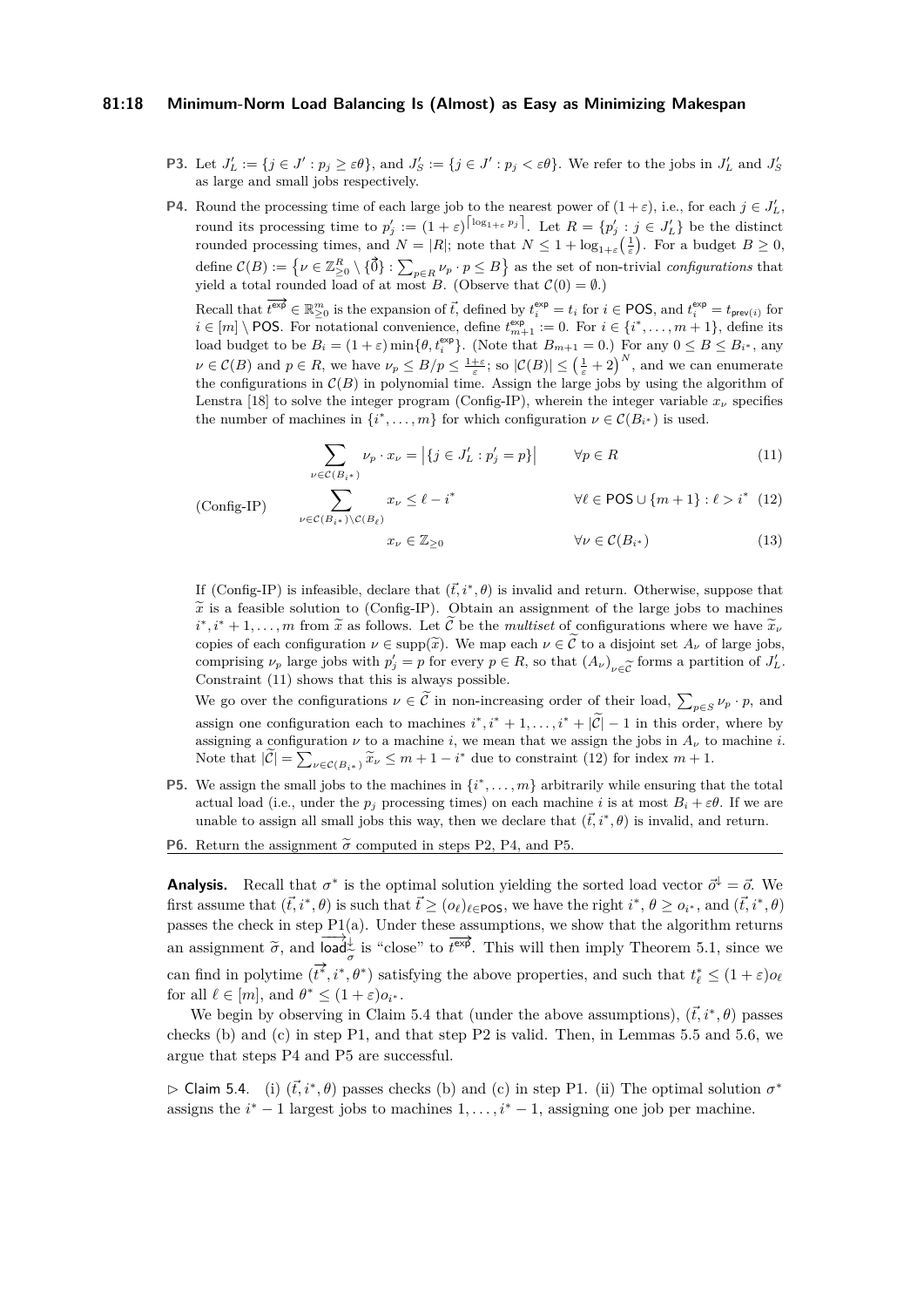▶ **Lemma 5.5.** *Step P4 successfully returns an assignment of large jobs such that every machine*  $i \in \{i^*, \ldots, m\}$  *has (rounded and actual) load at most*  $B_i$ *.* 

**Proof.** Consider the following solution to [\(Config-IP\)](#page-17-0). Each machine  $i \in \{i^*, \ldots, m\}$  that has jobs assigned to it under  $\sigma^*$  naturally maps to a corresponding configuration  $\nu$ , where  $\nu_p$ is the number of large jobs assigned to *i* with  $p'_j = p$ . We have

$$
\sum_{p \in R} \nu_p \cdot p = \sum_{j \in J'_L : \sigma^*(j) = i} p'_j \le (1 + \varepsilon) \sum_{j : \sigma^*(j) = i} p_j = (1 + \varepsilon) o_i \le (1 + \varepsilon) \min\{\theta, t_i^{\exp}\} = B_i
$$

where the first inequality is because  $p'_j \leq (1+\varepsilon)p_j$  for all  $j \in J'_L$ . Thus, each machine  $i \in \{i^*, \ldots, m\}$  maps to a configuration in  $\mathcal{C}(B_i) \subseteq \mathcal{C}(B_{i^*})$ . Let  $\hat{x} \in \mathbb{Z}_{\geq 0}^{\mathcal{C}(B_{i^*})}$  be the integral vector, where  $\hat{x}_{\nu}$  is the number of machines that map to configuration  $\nu$ , for each  $\nu \in C(B_{i^*})$ . By construction, it is easy to see that constraints [\(11\)](#page-17-1) are satisfied. It is also clear that constraint [\(12\)](#page-17-2) holds for index  $\ell = m + 1$ . So consider constraint (12) for some index  $\ell \in \text{POS}$ ,  $\ell > i^*$ . A configuration  $\nu$  with  $\hat{x}^{\prime} > 0$  whose load is larger than  $B_{\ell}$  corresponds to a machine in  $\{i^*, \ldots, m\}$  whose actual load is larger than  $B_{\ell}/(1+\varepsilon) \geq o_{\ell}$ . There are at most  $\ell - i^*$ such machines, so  $(12)$  holds for index  $\ell$ .

Since [\(Config-IP\)](#page-17-0) is feasible, it follows that we return an assignment of large jobs to machines  $i^*, i^* + 1, \ldots, m$  where every machine has rounded (and hence, actual) load at most  $B_{i^*}$ . Consider a machine  $i \in \{i^*, \ldots, m\}$  that is assigned a configuration. Let  $\ell = i$ if  $i \in \text{POS} \cup \{i^*\}$ , and  $\ell = \max\{i^*, \text{prev}(i)\}\$  otherwise; note that  $B_i = B_\ell$ . If  $\ell = i^*$ , then  $B_i = B_{i^*}$ , and there is nothing left to prove. So suppose  $\ell \neq i^*$ . Then  $\ell \in \text{POS}, \ell > i^*$ . By constraint [\(12\)](#page-17-2) there are at most  $\ell - i^* \leq i - i^*$  configurations in  $\widetilde{C}$  with load larger than  $B_{\ell}$ . By the way in which we assign configurations to machines, it follows that machine *i* is *not* assigned one of these configurations. Therefore, the total rounded (and hence, actual) load on machine *i* is at most  $B_\ell = B_i$ . . ◀

<span id="page-18-0"></span>▶ **Lemma 5.6.** *Step P5 successfully assigns all small jobs. At the end of this step every machine*  $i \in \{i^*, \ldots, m\}$  *has total actual load at most*  $B_i + \varepsilon \theta$ *.* 

**Proof of Theorem [5.1.](#page-15-0)** We can find  $(\overrightarrow{t^*}, i^*, \theta^*)$  in polytime such that  $o_\ell \leq t^*_{\ell} \leq (1+\varepsilon)o_\ell$  for all  $\ell \in \text{POS}$ , we have the right  $i^*, o_{i^*} \leq \theta^* \leq (1+\varepsilon)o_{i^*}$ , and  $(\overline{i^*}, i^*, \theta^*)$  clears check P1 (a). We prove this momentarily, but first show that this yields the desired performance guarantee.

Recall that  $\varepsilon \leq 1$  and  $\delta = \varepsilon$ . By Lemma [2.8](#page-5-0) (b), taking  $u = \vec{o}$  and  $v = t^*$ , we obtain that  $f(t^{*exp}) \leq (1+\delta)(1+\varepsilon)f(\vec{\sigma})$ . Our analysis shows that the algorithm run with input  $(\overline{t^*}, i^*, \theta^*)$  returns an assignment  $\tilde{\sigma}$ . Since we pass checks (b) and (c) in step P1, each machine  $i \in \{1, \ldots, i^* - 1\}$  has load (due to the one job assigned to it)  $o_i \leq t^{*\exp}_{i}$ . Lemmas [5.5](#page-17-4) and [5.6](#page-18-0) show that the total load on each machine  $i \in \{i^*, \ldots, m\}$  is at most

$$
B_i + \varepsilon \theta^* \le (1+\varepsilon)t_i^{*\exp} + \varepsilon (1+\varepsilon)o_{i^*} \le (1+\varepsilon)t_i^{*\exp} + 4\varepsilon o_i \le (1+5\varepsilon)t_i^{*\exp}.
$$

The second inequality follows from Claim [5.3](#page-16-0) and since  $\varepsilon \leq 1$ , and the last one since  $\vec{t}^* \geq (o_\ell)_{\ell \in \text{POS}}$  (and therefore  $\vec{t}^* \in \mathbb{R}^d \geq o$ ). It follows that  $\overline{\text{load}_{\sigma}^{\sim}} \leq (1 + 5\varepsilon)t^{* \exp}$ , and so  $f(\overrightarrow{\text{load}}_z) \leq (1+5\varepsilon)f(\overrightarrow{t^{*exp}})$ . Combining this with the bound on  $f(\overrightarrow{t^{*exp}})$ , and simplifying, we  $\begin{aligned} \n\text{obtain that } f(\text{load}_{\widetilde{\sigma}}) \leq (1+23\varepsilon)f(\vec{\sigma}). \n\end{aligned}$ 

We complete the proof by showing how to find  $(\vec{t}^*, i^*, \theta^*)$  in polynomial time satisfying the properties stated at the beginning of the proof. There are only *m* choices for *i* ∗ . Given the correct  $i^*$ , we know that the load on each machine  $i < i^*$  is the processing time of the *i*-th largest job. So we know  $o_1, \ldots, o_{i^*-1}$  exactly, and can set  $t^*_{\ell} = o_{\ell}$  for all  $\ell \in \text{POS}$ ,  $\ell < i^*$ . Let  $POS' = \{i^*\}\cup \{\ell \in POS : \ell > i^*\}$ . Let *J'* be the set of jobs excluding the